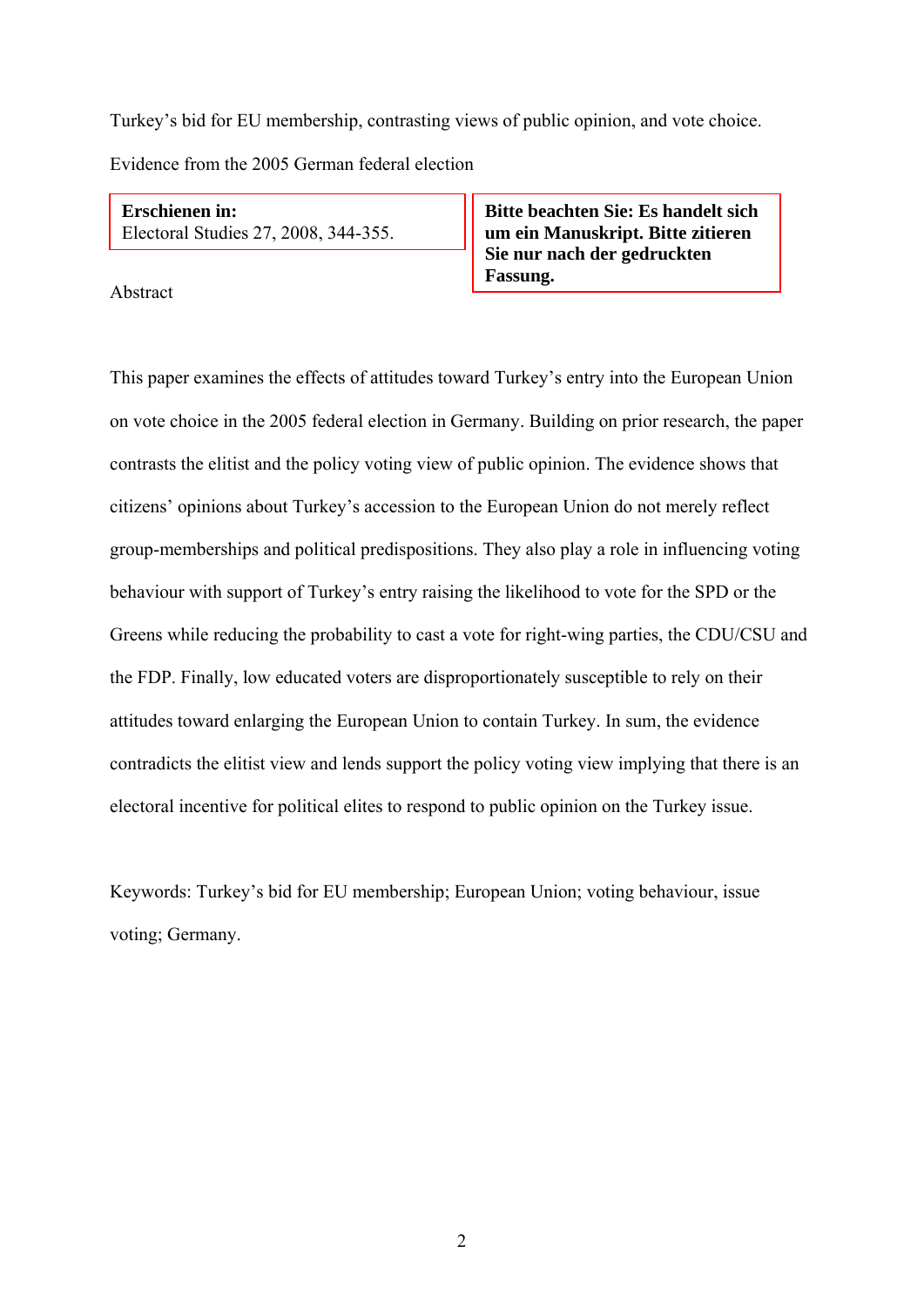# 1. Introduction $<sup>1</sup>$ </sup>

1

On 3 October 2005, the European Union (EU) started accession negotiations with Turkey. This decision was made after fierce controversies among political elites in the European Union. It was also at odds with public opinion as only a bare third of the European citizens supports the inclusion of Turkey into the European Union, while a majority rejecting it (European Commission 2005a: 159). At least some politicians appear to have deliberately decided to ignore public opinion on this issue as they regarded public opinion as fickle and unreliable. As German chancellor Gerhard Schröder put it: "Such historic decisions cannot be made dependent on the whims of changing polls or referendums" (Spiegel Online 2005). Thus, Schröder assumed public opinion to be moody and malleable so that it was not reasonable to pay attention to it when making important decisions. In this line of reasoning that fits nicely with the realist account of international relations (e.g. Lippmann 1922; Almond 1950; Waltz 1967: 14; Morgenthau 1978: 558) citizens do not to hold strong preferences on the EU enlargement issue, but follow elite decisions when forming attitudes toward this issue. According to this account, the enlargement of the EU is by necessity an elite-driven project and it is not reasonable to complain about a democratic deficit in the institutional setup of the European Union (see e.g. Schmitter 2000; Lord/Beetham 2001; Moravcsik 2002) as voters do not satisfy basic requirements for influencing elite decisions at the EU level. Though the elitist account of voter decision-making seems sound several findings raise serious doubts about its validity. As regards EU policies, in a considerable number of cases voters did not follow elites' policy proposals when they were offered the opportunity to vote in referendums. For example, in 2000 the Danes rejected the introduction of the Euro in a national referendum, and the Irish voters approved the Nice Treaty only after it had been amended in response to its rejection in a prior Irish referendum. Likewise, on 29 May 2005 a

<sup>&</sup>lt;sup>1</sup> I am grateful to the anonymous reviewers for their helpful comments and suggestions.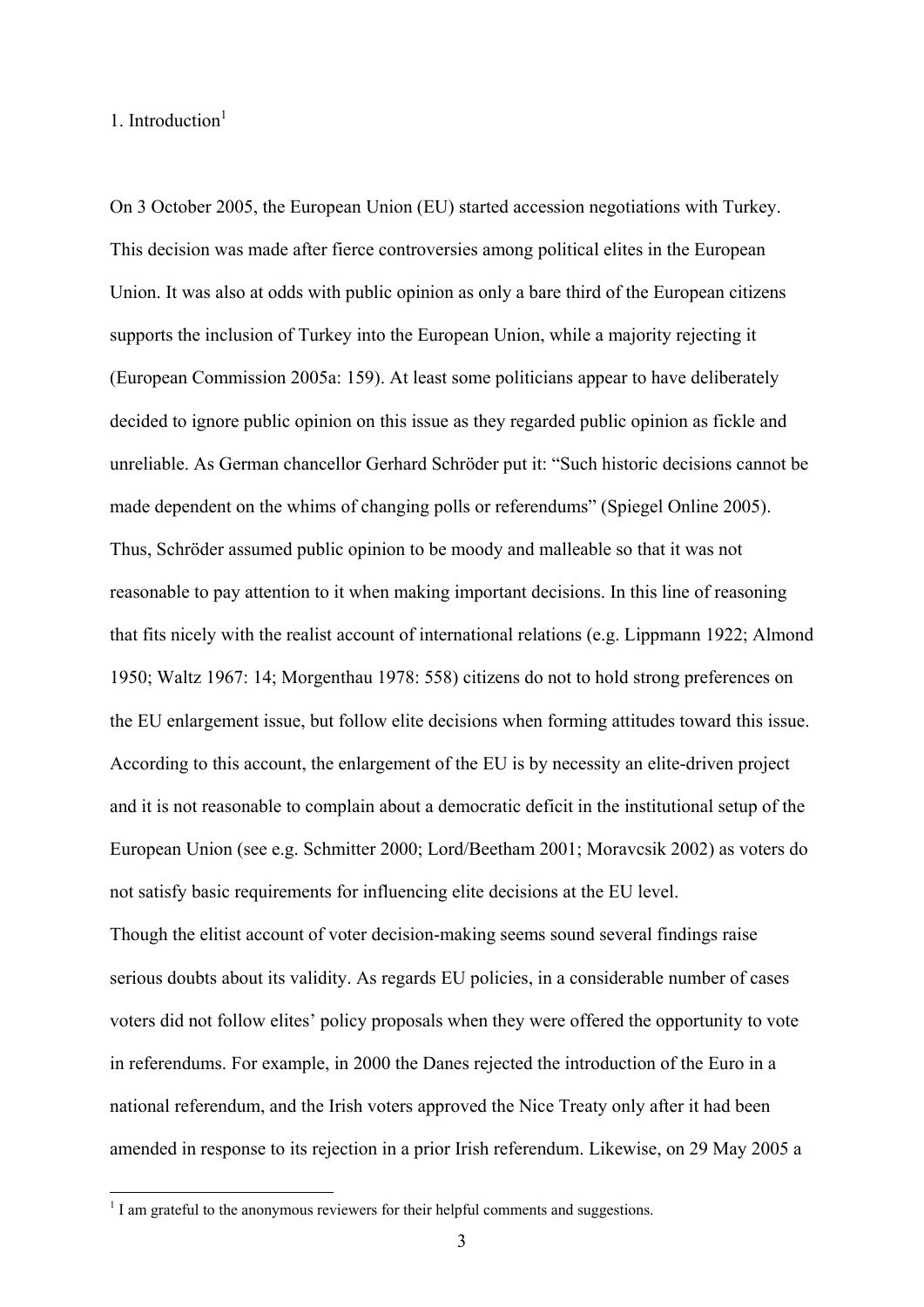majority of Dutch and French voters refused to support the European Constitution as proposed by EU elites in national referendums. Moreover, Evans (1998, 1999a,b) showed that attitudes toward the EU have considerably affected vote choice in Great Britain. Finally, though for a long time issues from the foreign policy domain, which is akin to the EU domain in several respects, had been considered to be incapable of influencing voting behaviour more recent studies showed that in some elections attitudes toward foreign policy issues affected voting behaviour in several countries, including the United States and Germany (e.g. Aldrich et al. 1989; Rattinger 1990; Fuchs/Rohrschneider 2003; Schoen 2004; Campbell 2005; Pomper 2005). In light of these findings, it cannot be taken for granted that attitudes toward Turkey's entry into European Union have no impact on ordinary citizens' attitude formation and voting behaviour. Rather, it is a question that warrants empirical investigations.

Voters have several opportunities to cast votes which are possibly affected by attitudes toward Turkey's accession to the EU, including elections to the European Parliament (EP), referendums on EU policies, and national elections. The EP has not become a very powerful actor at the EU level yet, however, and national referendums are held rarely. In contrast, national governments that emerge from national elections are among the most powerful actors at the EU level as they designate the national representatives that participate in the EU Council of Ministers, which has to approve all EU laws. This paper thus examines the effects of attitudes toward Turkey's entry into EU in the 2005 German federal election. Building on competing views of public opinion on European issues the paper states rivalling hypotheses on the effects of attitudes toward the Turkey issue on vote choice. The hypotheses are then tested drawing on survey data from a random sample of Germans eligible to vote. The evidence suggests that in the 2005 federal election the Turkey issue did influence vote choice, implying that Chancellor Schröder was wrong. At the same time, it was those voters with low educational attainment who disproportionately relied on attitudes toward this issue when casting their votes. The paper concludes by discussing the implications of the results.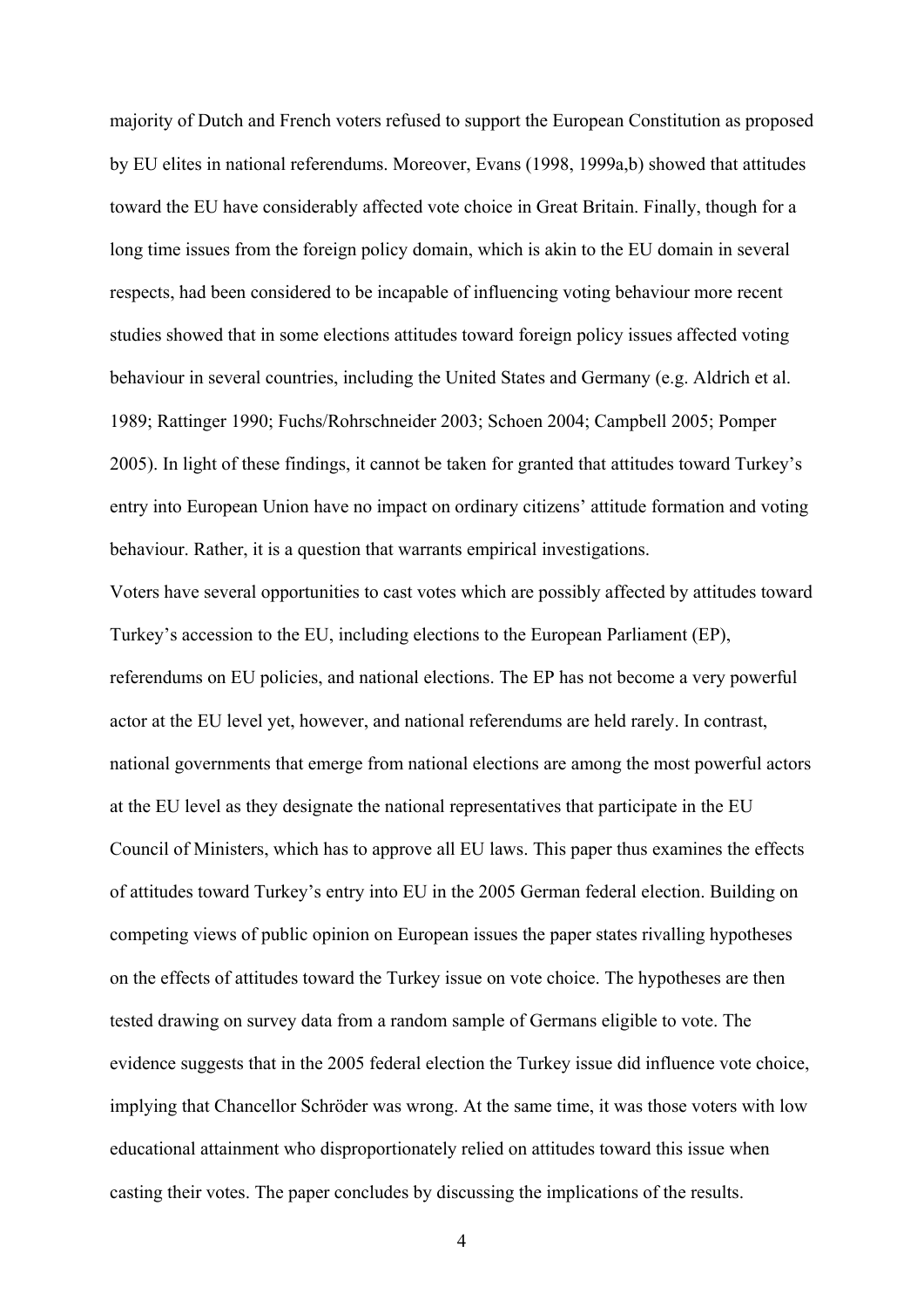2. Contrasting views of public opinion on European integration and vote choice

In democratic theory elections are regarded as instruments of democracy which link citizens' policy preferences to policy behaviour of elected officials (e.g. Powell 2000). For this electoral connection to work several requirements have to be satisfied. For one thing, political elites have to be responsive to public preferences. Otherwise policy decisions might differ considerably from popular policy preferences (e.g. Page and Shapiro 1992; Jacobs and Page 2005). For another thing, citizens are required to cast prospective policy votes, i.e. they have to rely on attitudes toward controversial policy proposals when making up their minds. If prospective policy attitudes do not play a role in influencing vote choice the outcome of an election does not reflect popular policy preferences. As a result, even elites willing to be responsive could deviate considerably from public policy preferences when making policy decisions. Thus, policy voting is at the heart of the electoral connection between popular preferences and elite decisions (e.g. Adams and Merrill 2005; Alvarez et al. 2000). Given the criteria voters have to satisfy to cast a policy vote (e.g. Campbell et al. 1960: 168- 187), policy voting cannot be taken for granted. First of all, an issue voter cognizes a policy question and takes a stance on it. Then, she looks at the positions candidates or parties take on this issue. If she perceives no party positions at all or parties not to differ she will not rely on attitudes on this issue when making up her mind whom to vote for. If she discerns differences between parties or candidates, however, she can cast her vote in line with her issue preferences.<sup>2</sup> To qualify as pure issue voting, however, it does not suffice to vote in accordance with issue attitudes but the latter have to make a difference in choosing between parties or candidates. A voter who agrees with the party voted for in policy terms cannot be called an issue voter if she identifies with this party since party long-term attachments shape both issue attitudes and vote choice.

<sup>&</sup>lt;sup>2</sup> This paper does not address the calculus of issue voting in more detail, i.e. it does not add to the debate about distance vs. directional models of issue voting (see e.g. Westholm 1997; Lewis & King 1999; Blais et al. 2001).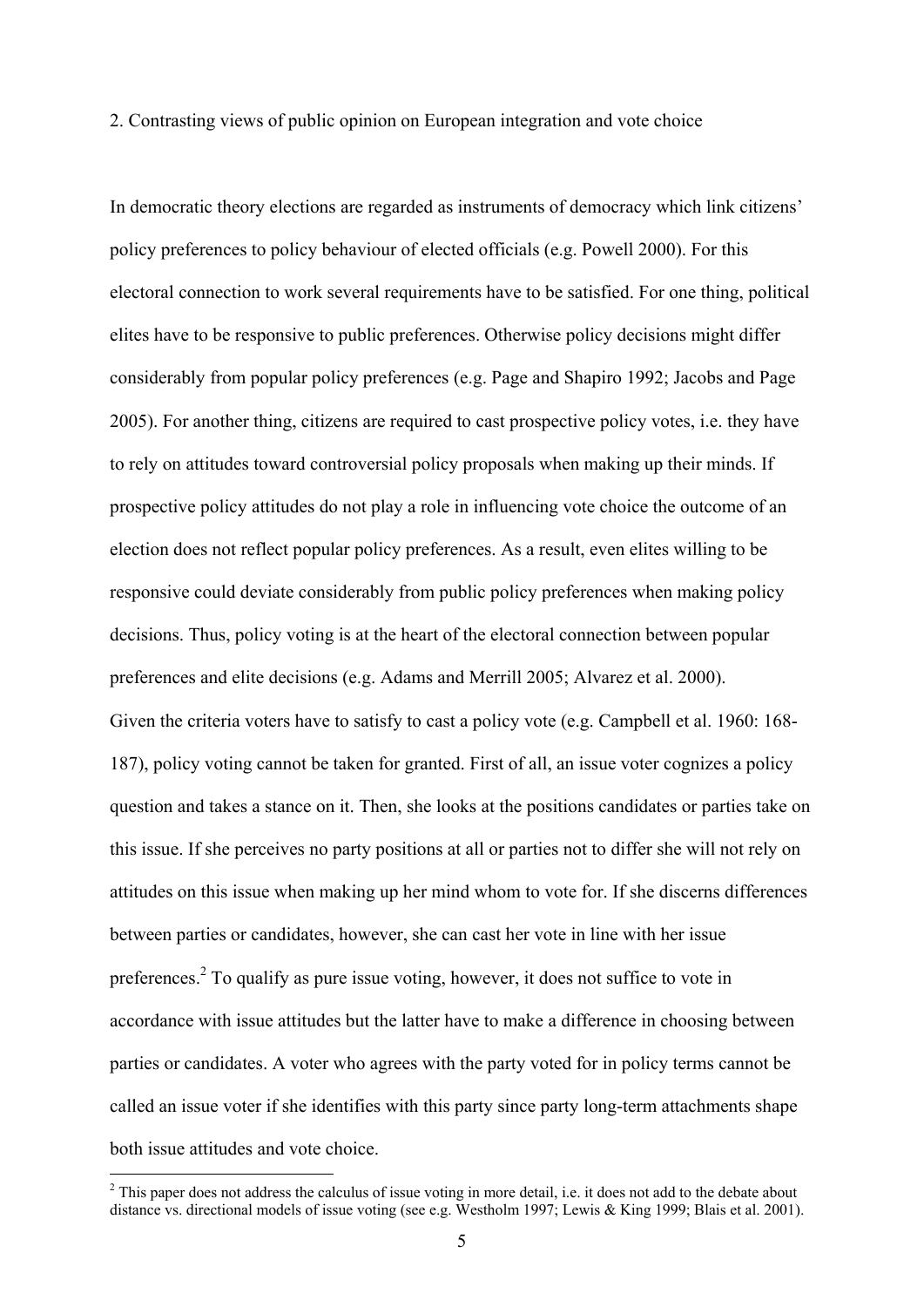Do voters rely on attitudes toward Turkey's bid for EU membership when making up their minds? This issue belongs to the European integration domain. Previous research has shown that voters do not entirely rely on elite cues when forming attitudes toward issues relating to European integration. Rather, they are capable of forming attitudes by employing other strategies, e.g. by asking whether they benefit from or are hurt by specific European policies (e.g. Hooghe and Marks 2005). For example, perceived democratic performance, nationalism, and perceived cultural threats have been shown to shape attitudes toward European integration (e.g. McLaren 2002; Rohrschneider 2002; Hooghe and Marks 2004, 2005). Thus, citizens are able to rely on genuine European attitudes when making up their minds in the polling booth, thereby providing an incentive for political elites to consider public opinion when making decisions on EU issues (e.g. Carrubba 2001). Some studies suggest that European issues do indeed play a role in shaping vote choice in national elections (e.g. Evans 1998, 1999a,b; Gabel 2000; Pappi/Thurner 2000; Tilman 2004; see Carrubba/Timpone  $2005$ ).<sup>3</sup>

The Turkey issue, however, differs from many other issues referring to European integration in that it probably is more easily understood by ordinary citizens, resulting from its very nature. Turkey's accession to the European Union might have both tangible and symbolic consequences for Western European citizens (see Sears et al. 1979, 1980; Carmines and Stimson 1980). As Turkey is a large and populous country with a rather low standard of living as compared to other EU member states Germans, like other West Europeans, may fear that after Turkey's entry they will have to pay for economic development in Turkey, that the comparatively low wages in Turkey will endanger job security in Western Europe or Turks will move to wealthier EU member states. Moreover, Turkey would be the first Muslim country in the European Union, so that West Europeans may regard its entry to EU as an

<sup>&</sup>lt;sup>3</sup> Unfortunately, many of these studies are suggestive rather than conclusive as they do not control for powerful predictors of vote choice like party identification, so that they suffer from misspecification presumably resulting in overestimating the effect of attitudes toward European integration on voting behaviour (but see Evans 1998, 1999a,b).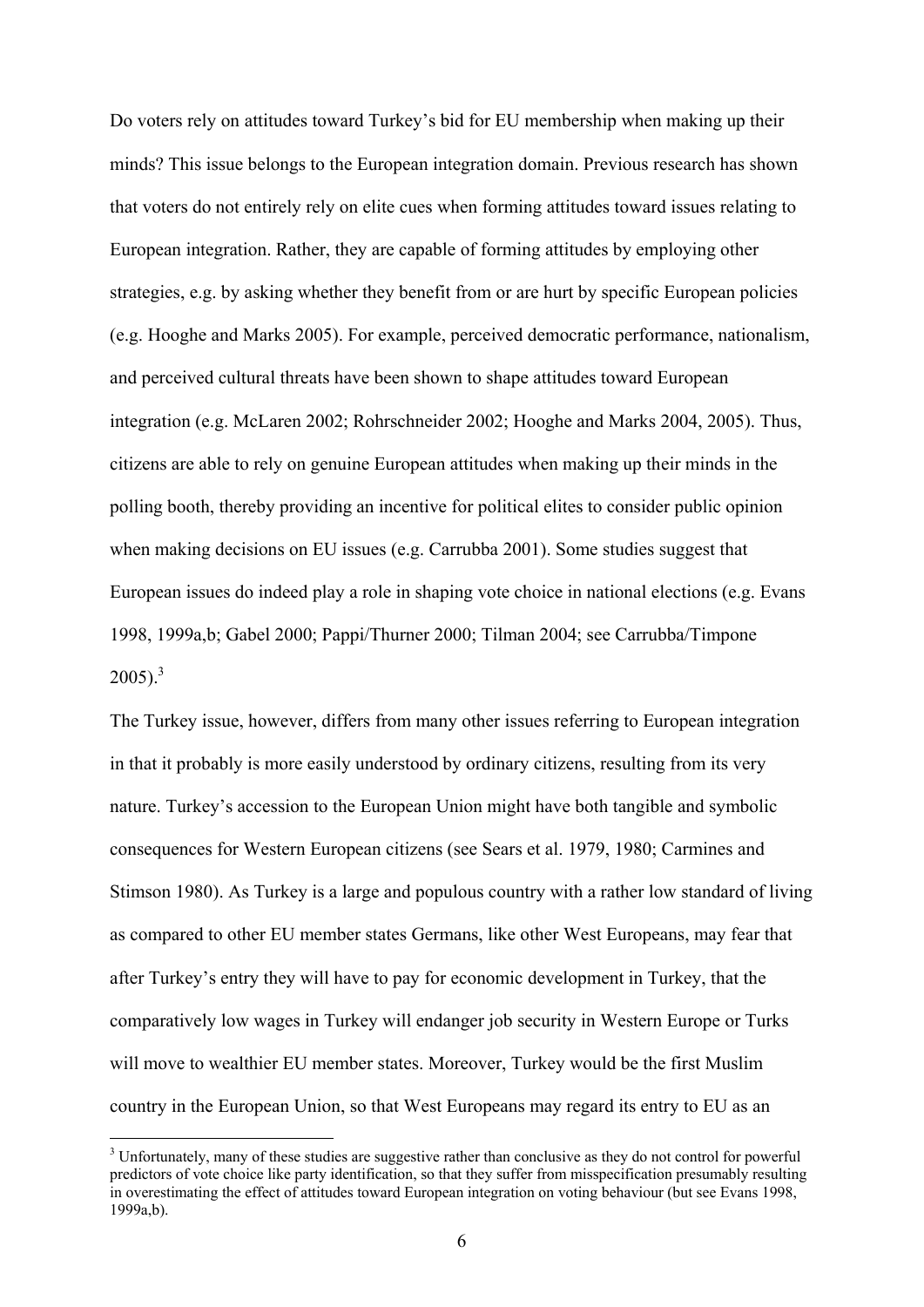attack on their way of life and their culture, thereby invoking xenophobic stereotypes. In effect, voters are likely to have less difficulty in forming genuine attitudes toward Turkey's entry than toward other issues from the European integration domain. So they are likely to be prepared to cast a Turkey issue vote.

Voters can rely on attitudes toward Turkey's bid for membership when choosing between parties only if they perceive parties to differ on this issue. As a post-election survey shows, in 2005 Germans did discern considerable policy differences between parties. An overwhelming majority perceived the Social Democrats and the Greens to support Turkey's accession to the European Union. In line with the parties' actual policies of rejecting the idea of making Turkey a full member state and calling for a "privileged partnership", 80 percent of the German electorate considered CDU/CSU to oppose Turkey's entry into EU while a majority ascribed this stance to the FDP. As regards the Leftist party's stance, Germans were quite unsure. Finally, right-wing parties were perceived to oppose the idea of enlarging the European Union to include Turkey (Kühnel et al. 2006: 107-110). As a consequence, the policy voting argument claims that the supporters of Turkey's entry are disproportionately to vote for the SPD or the Greens and to refuse to vote for the CDU/CSU, the FDP or right-wing parties; in contrast, attitudes toward the Turkey issue should not affect voting for the Leftist Party.

The above description of the Turkey issue also suggests that voters differ in their inclination to rely on attitudes toward this issue when casting their votes. Those voters who feel most heavily affected by Turkey's EU accession should be most strongly affected by opinions about this issue. As regards economic self-interest, not well-educated voters are disproportionately likely to cast a Turkey vote as they may suppose that particularly their jobs will be at risk; likewise, workers and unemployed voters are economically quite vulnerable and thus may be also quite likely to cast a Turkey vote. Turning to cultural stakes, voters who would regard Turkey's EU entry as an attack on their cultural identity are anticipated to vote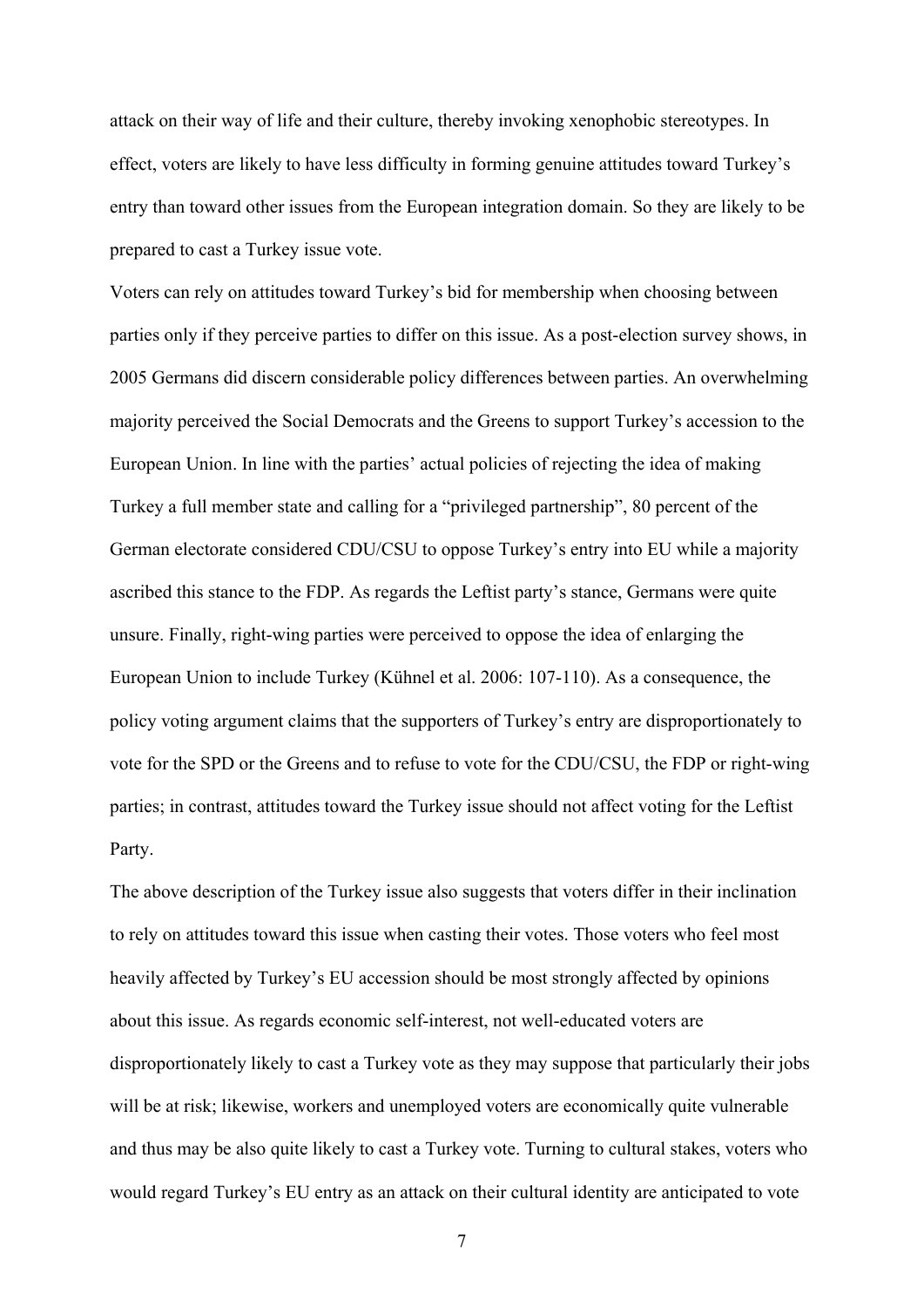in line with their attitudes toward Turkey's EU entry. As practising Christians may feel offended by the inclusion of a Muslim country in EU these voters are expected to particularly rely on attitudes toward Turkey's entry when casting their votes. Furthermore, rightist citizens are sceptic of foreigners and may thus be disproportionately inclined to vote in line with their attitudes toward the Turkey issue. In contrast, political sophistication should not exhibit sizable conditioning effects. As Turkey's entry is an easy-to-comprehend issue, political sophistication is not likely to increase the probability of forming genuine attitudes toward it, so that the conditioning effect should be considerably attenuated as compared to hard, technical issues.

This policy voting model is clearly at odds with the permissive consensus view prevailing in the literature on public opinion about European integration for a long time. According to this view, as issues surrounding European policy are technical in nature and remote to citizens' daily lives most voters are rather ill-informed about and disinterested in the European Union (e.g. Inglehart 1970; Lindberg/Scheingold 1971). As a consequence, most citizens are likely to hold not strong preferences about European policies. Rather, they look for cues from political elites to adopt policy positions (e.g. Campbell et al. 1960; Brady and Sniderman 1985; Popkin 1994; Sniderman 1993; Lupia and McCubbins 1998). Relying on these strategies allows voters to make sense of politics but as they derive issue preferences from party identification or other cues issue attitudes cannot exhibit an independent effect on vote choice if these factors are controlled for (e.g. Brody and Page 1972; Page and Brody 1972; Miller and Shanks 1996). Only a few politically sophisticated voters are likely to form genuine attitudes toward this domain. Consequently, elites have a small, if any, incentive to respond to popular opinion an EU issues. In light of this prevailing elitist view, it comes as no surprise that EP elections are fought over national, rather than European, issues (e.g. van der Eijk and Franklin 1991, 1996a, 1996b; but see Blondel et al. 1998).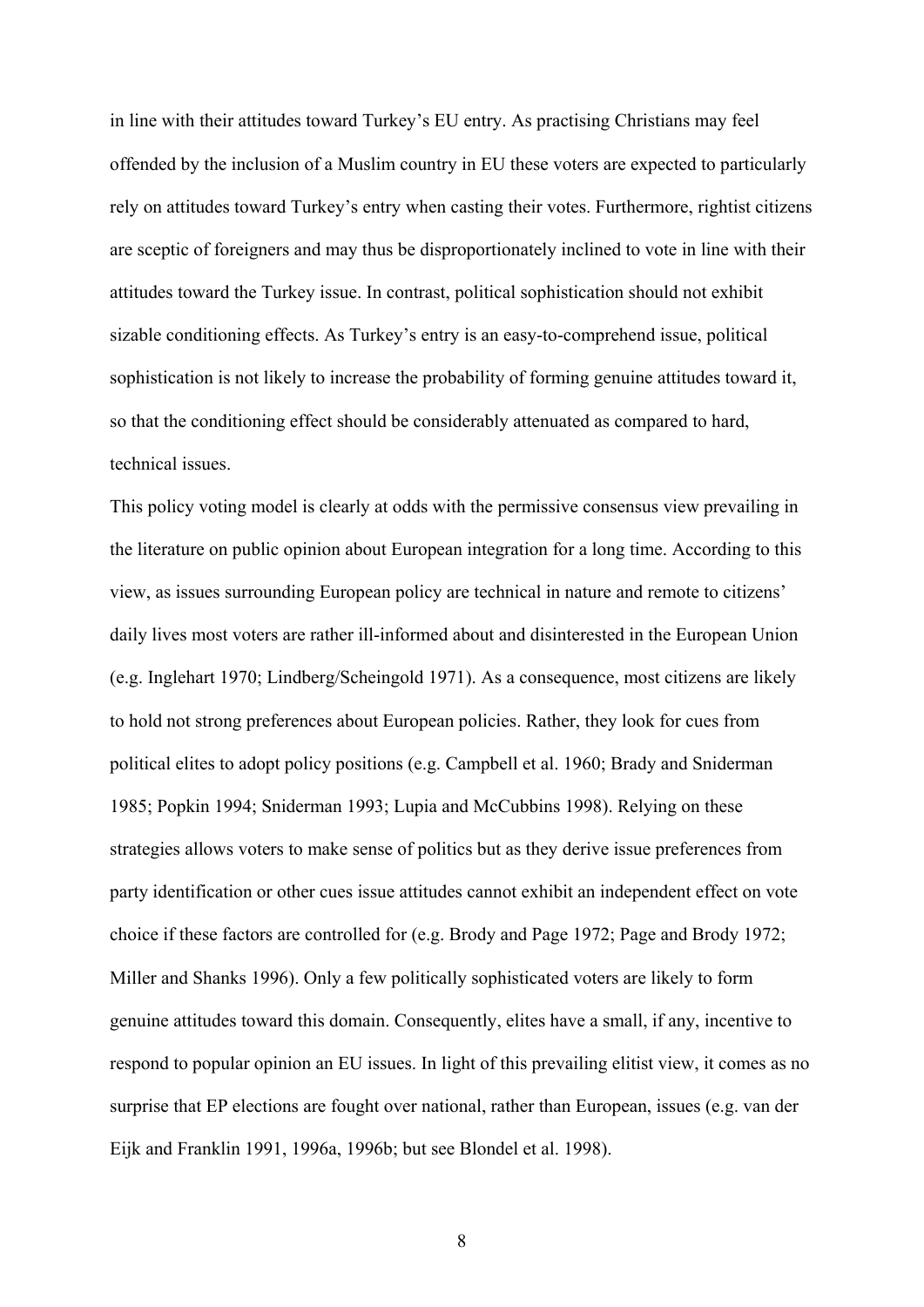According to this elitist model, among ordinary citizens attitudes toward enlarging the EU to include Turkey should exhibit no effects on vote choice. Only a small number of political sophisticates possess genuine attitudes toward the Turkey issue and may thus rely on them in the polling booth. As a consequence, political sophistication should exhibit sizable conditioning effects. Several arguments lend some credence to this hypothesis, to which Chancellor Schröder and other elites appear to have subscribed. Though German parties differed on this issue they did not campaign heavily on it. For example, in the TV debate between candidates for chancellor only two percent of the debate time was dedicated to this issue (Medientenor 2005: 2). Furthermore, previous studies found no evidence for effects of attitudes toward Turkey's accession on vote choice in British elections (e.g. Norris/Wlezien 2005). Likewise, only a tiny portion of the voters in the Dutch and French referendums on the European Constitution referred to Turkey's entry to the EU when asked for the reasons why they had voted the way they had (Eurobarometer 2005b,c).

In sum, as regards the effect of attitudes toward the Turkey issue on voting behaviour in the 2005 German federal election the elitist and the policy voting view lead to contrasting expectations. The former suggests that attitudes toward Turkey's bid for EU membership to be virtually without any effect on vote choice as they merely reflect the voters' groupmemberships and deep-seated party loyalties. In contrast, the policy voting view claims that attitudes toward the EU issue are formed independently of pre-existing attachments and affect voting behaviour, with voters who are particularly (subjectively) affected by EU enlargement being disproportionately likely to rely on opinions about this policy.

# 3. Data and methodology

The analysis of the effects of attitudes toward the Turkey issue on voting behaviour in the 2005 German federal election draws on data from a survey conducted from August  $8<sup>th</sup>$  to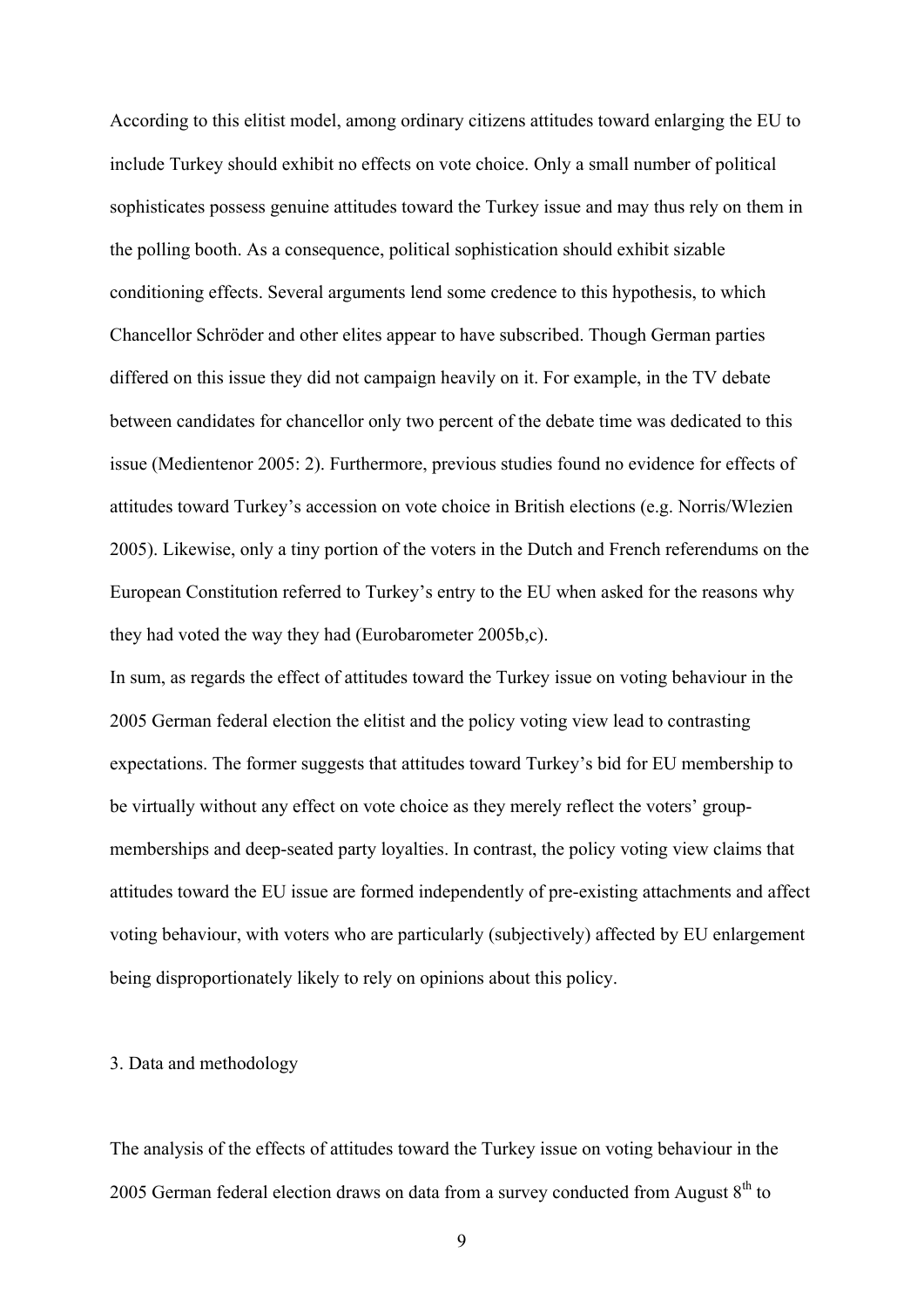September  $18<sup>th</sup>$  2005. Respondents for this rolling cross-section survey were selected from the population eligible to vote using RDD as adapted to German conditions (Häder & Gabler 1998) and were interviewed using CATI (for details see Schmitt-Beck et al. 2006).<sup>4</sup> Respondents were asked about attitudes toward political parties, leading politicians, political issues of the day and voting behaviour. To measure what they think about the idea of Turkey joining EU respondents were asked to tell whether Turkey should never become an EU member state or whether Turkey should become member of EU as soon as possible. Respondents could indicate their opinion using an eleven point scale. Unfortunately, the data set does not contain any information about how respondents perceive parties' positions on the Turkey issue so that I cannot analyse specific models of issue voting like the distance model. The dependent variable is vote intention with six categories (SPD, CDU/CSU, Greens, FDP, Leftist Party, and right-wing parties).

The analysis proceeds in three steps. It starts by examining the effect of the traditional partisan cleavages on attitudes toward the Turkey issue as the latter can exhibit an independent effect on vote choice only if they are not a mere reflection of the voters' position in the traditional partisan conflict. According to the elitist account, SPD and Greens identifiers should support Turkey's EU entry while adherents of the CDU/CSU, the FDP and right-wing parties should oppose it. Moreover, as party competition in Germany is rooted in social cleavages (Lipset and Rokkan 1967; Pappi 2002), workers, the unemployed and union members, who form the social base of the SPD, should support Turkey's EU entry if they follow their party's lead. In contrast, being a practising Christian is anticipated to exhibit the opposite effect since these citizens are likely to support the CDU/CSU. Finally, left-right ideology should shape attitudes toward Turkey's bid for membership, with leftists being disproportionately likely to support enlarging the EU to include Turkey. In contrast, the policy

<sup>&</sup>lt;sup>4</sup> The data set is available from the Central Archive at the University of Cologne under filing number 4302. Of course, neither the Central archive nor the principal investigators bear any responsibility for the analyses reported in this article.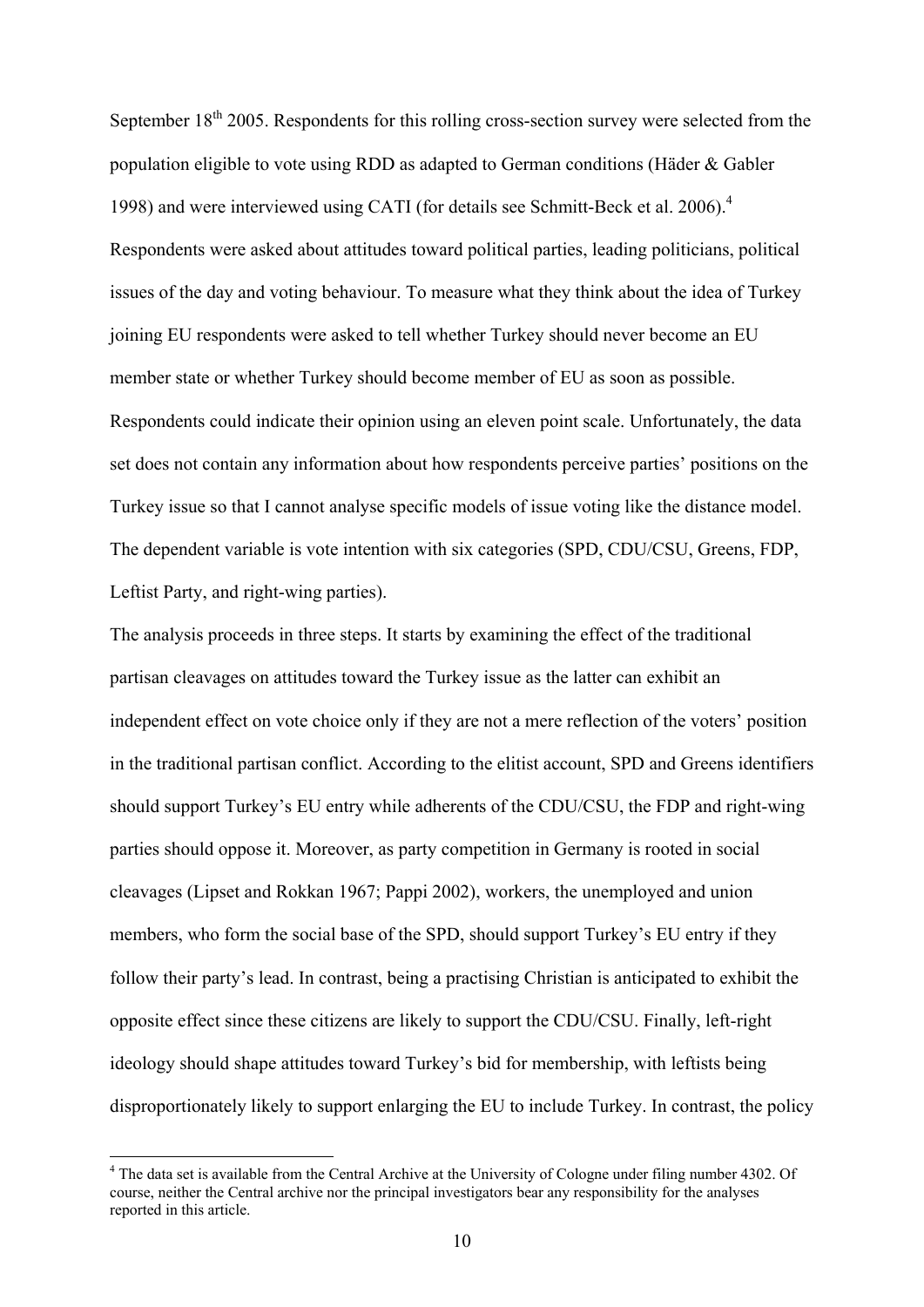voting model claims that when forming attitudes toward the Turkey issue many German voters do not entirely rely on elite cues, so that a voter's position in the existing cleavage structure should not determine his opinion about the Turkey issue. What is more, some citizens may be at odds with the elites they traditionally support. For instance, workers and low-skilled persons who form the core of the SPD's social base may oppose Turkey's EU entry and thus may vote against the Social Democrats.

Second, the analysis examines the effects of attitudes toward the Turkey issue on vote choice. To rule out spurious correlations several control variables are included. To begin with, sociodemographic variables are controlled for: gender, region, age, education, employment status, union membership, religious denomination, and church attendance. Furthermore, relatively stable political predispositions are included: political ideology and party identification. As scholars have shown that candidate attitudes play a major role in explaining vote choice and that individual politicians may give cues I include attitudes toward leading politicians of SPD, CDU/CSU, Greens, FDP, and Leftist Party, as well. Additional control variables are: retrospective evaluations of incumbent performance, respondents' retrospective evaluations of their finances and of national economic conditions, opinions about valence issues using an index,<sup>5</sup> and attitudes toward the future of the welfare state, an issue that was at the centre of the 2005 campaign. By including this multitude of variables which electoral research has demonstrated to affect voting behaviour in Germany (see Falter & Schoen 2005), the analysis is likely to give a valid estimate of the influence of attitudes toward the Turkey issue on vote choice rather than an overestimate.

Finally, the analysis examines individual-level differences in Turkey issue voting among German voters. To test the elitist notion of issue voting I study the effects of political sophistication on how strongly attitudes toward the Turkey issue affect vote choice. As previous research is not conclusive about measuring political sophistication (see e.g. Zaller

 $<sup>5</sup>$  Unlike many previous studies this analysis does not rely on the "most important problem" question that has</sup> been shown to be problematic (Wlezien 2005).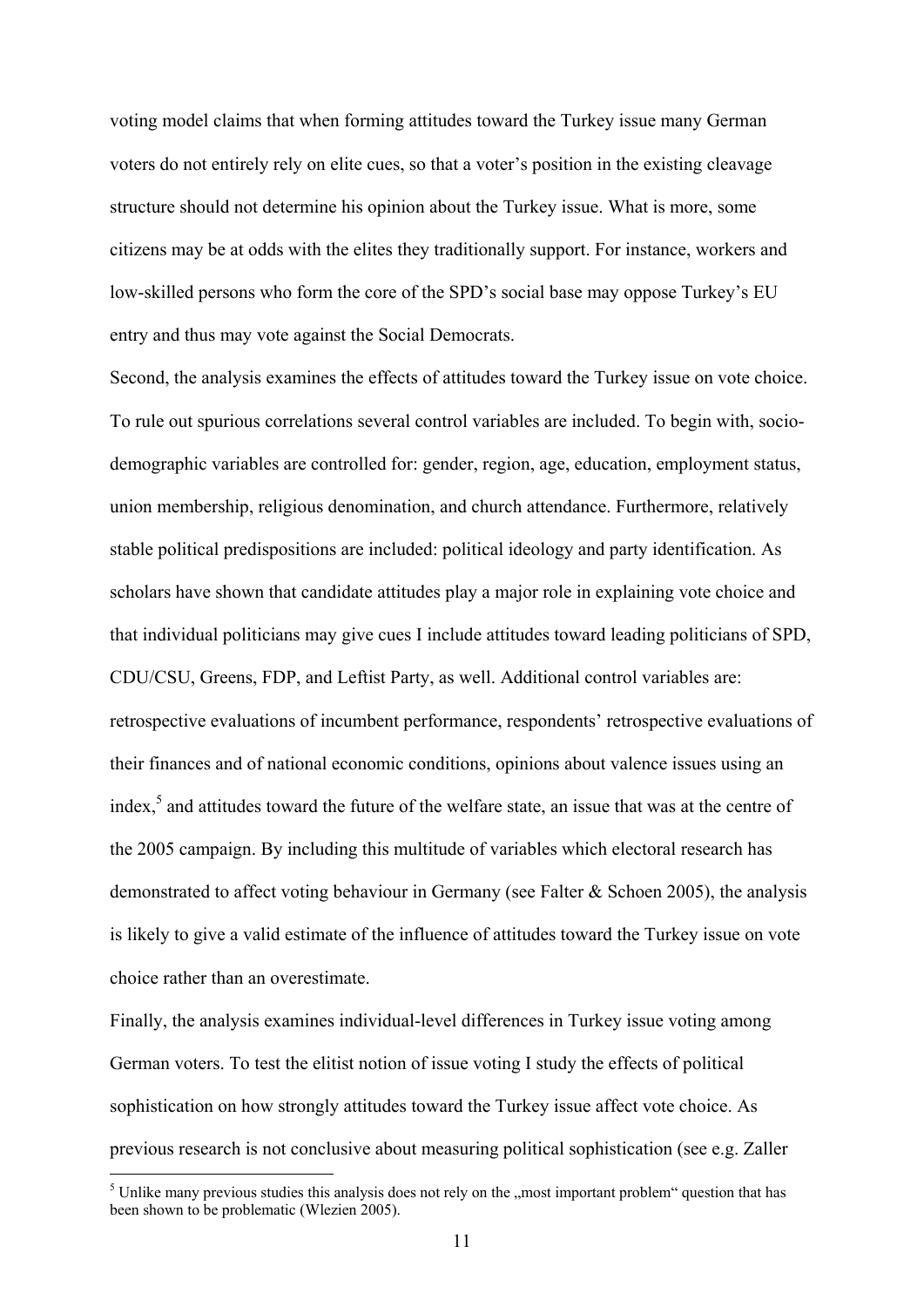1992; Pattie and Johnston 2001), a summary measure is employed that combines interest in politics and political knowledge. The notion of economically vulnerable voters being disproportionately susceptible to Turkey issue voting is examined by analysing whether being a worker, being unemployed, or being low educated increases the impact of attitudes toward the Turkey issue on vote choice. Finally, to examine the notion of cultural stakes and nationalistic sentiments increasing Turkey issue voting I study if being a regular churchgoer and rating oneself at the right end of the left-right scale increases the likelihood of Turkey issue voting (see for details appendix).

# 4. Results

Germans are rather sceptical of Turkey's EU entry. When asked to indicate their opinions about Turkey's EU entry on a scale ranging from 0 to 1, with higher values indicating stronger support, Germans on average give a 0.3. What is more, almost one in three respondents choose a '0' indicating that s/he wants Turkey never to become a full member of EU. At the high end of the scale, i.e. in the camp of enthusiastic supporters of Turkey's EU entry, less than five percent of respondents are located (not shown in tables). Do attitudes toward Turkey's bid for full EU membership simply reflect voters' positions in the traditional political configuration as the elitist view claims? The results of an ordinal logistic regression reported in Table 1 contradict, rather than support, this expectation resulting from the elitist model. To be sure, political predispositions somewhat affect attitudes toward the Turkey issue. As anticipated, identifying with SPD or the Greens increases the likelihood to support a soon entry of Turkey into EU, while adherents of the CDU/CSU, the FDP and – particularly – other parties are considerably less enthusiastic than supporters of the SPD and the Greens. It also comes as no surprise to find persons calling themselves rightist being considerably more likely to oppose Turkey's entry than leftist citizens. As the summary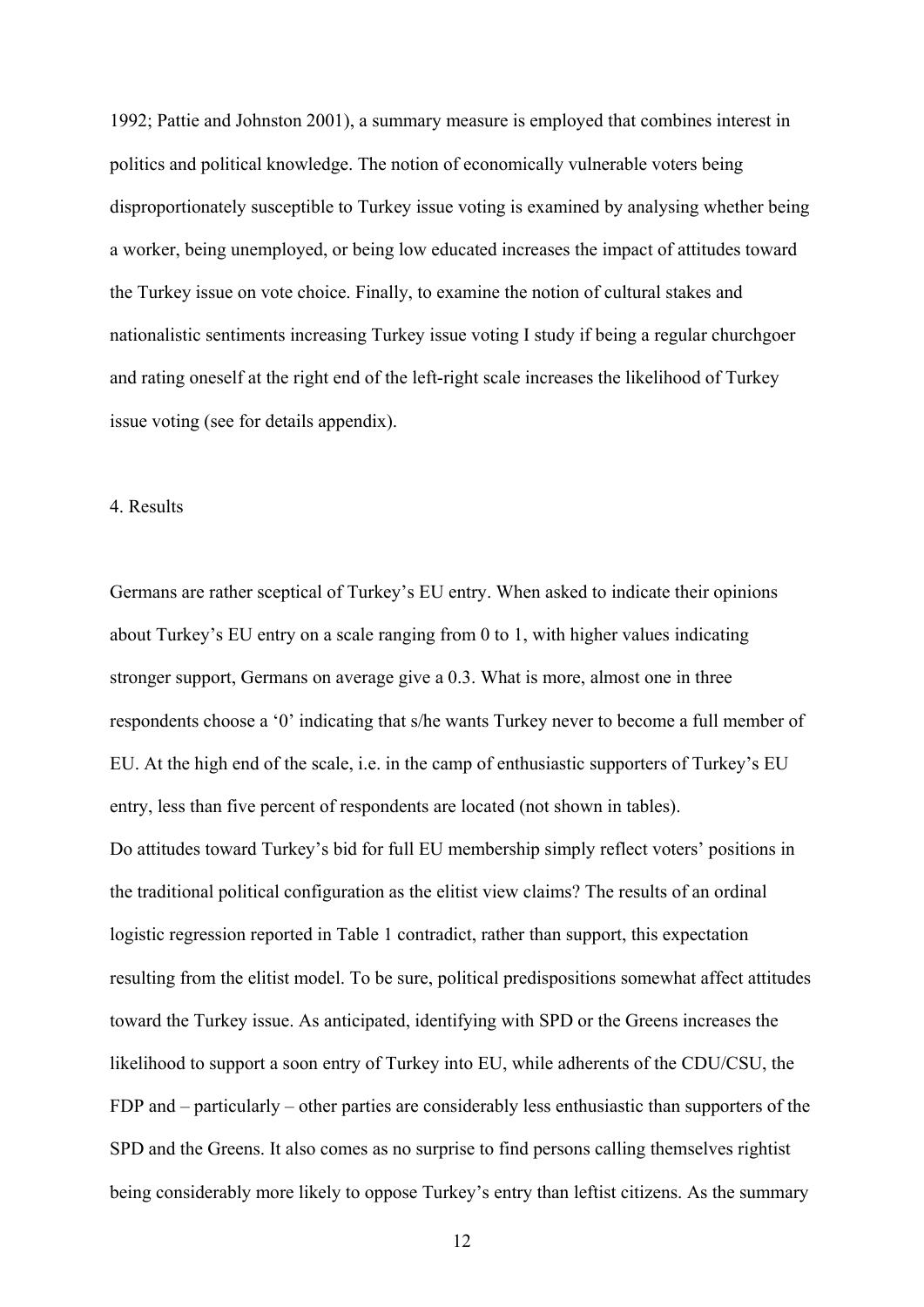statistics at the bottom of Table 1 indicate, however, these effects are tiny. Moreover, religious denomination, church attendance, and union membership do not exhibit any effect. What is more, several social characteristics exhibit effects that contradict the elitist view. Being unemployed and being a worker considerably decreases, rather than increases, the likelihood of supporting Turkey's bid for full membership. In sum, attitudes toward the Turkey issue do not simply reflect voters' positions in the traditional political configuration as the elitist view claims. The evidence rather supports the policy voting model. Thus, the Turkey issue may have an independent impact on voting behaviour.

### - Table 1 about here –

The effect of attitudes toward the Turkey issue on voting behaviour was examined by regressing vote choice opinions about Turkey's EU entry using multinomial logistic regression. To rule out spurious correlations I added a multitude of control variables including socio-demographics, political predispositions, candidate evaluations, perceptions of the economy, opinions about incumbent performance, and attitudes toward several issues. The results of this analysis are shown in Table 2.6

The control variables differ in their capability of influencing vote choice considerably. To begin with, socio-demographics and group-memberships affect vote choice only weakly. This finding is not surprising since the effects of these remote factors are usually mediated by political attitudes. Still, being self-employed and being a civil servant has a considerable effect on vote choice. Left-right ideology exhibits the expected effects as persons at the right end of the left-right dimension are disproportionately likely to vote for the CDU/CSU or

<sup>&</sup>lt;sup>6</sup> The marginal distribution of vote choice in the data set used in this analysis differs somewhat from the actual outcome of the 2005 federal election. Thus, one may suspect the results concerning effects of issue attitudes on vote choice presented in this paper to be biased. However, additional analyses using weights to adjust the marginal distribution to the actual outcome yield the same substantive results, so that the findings presented below appear to be valid.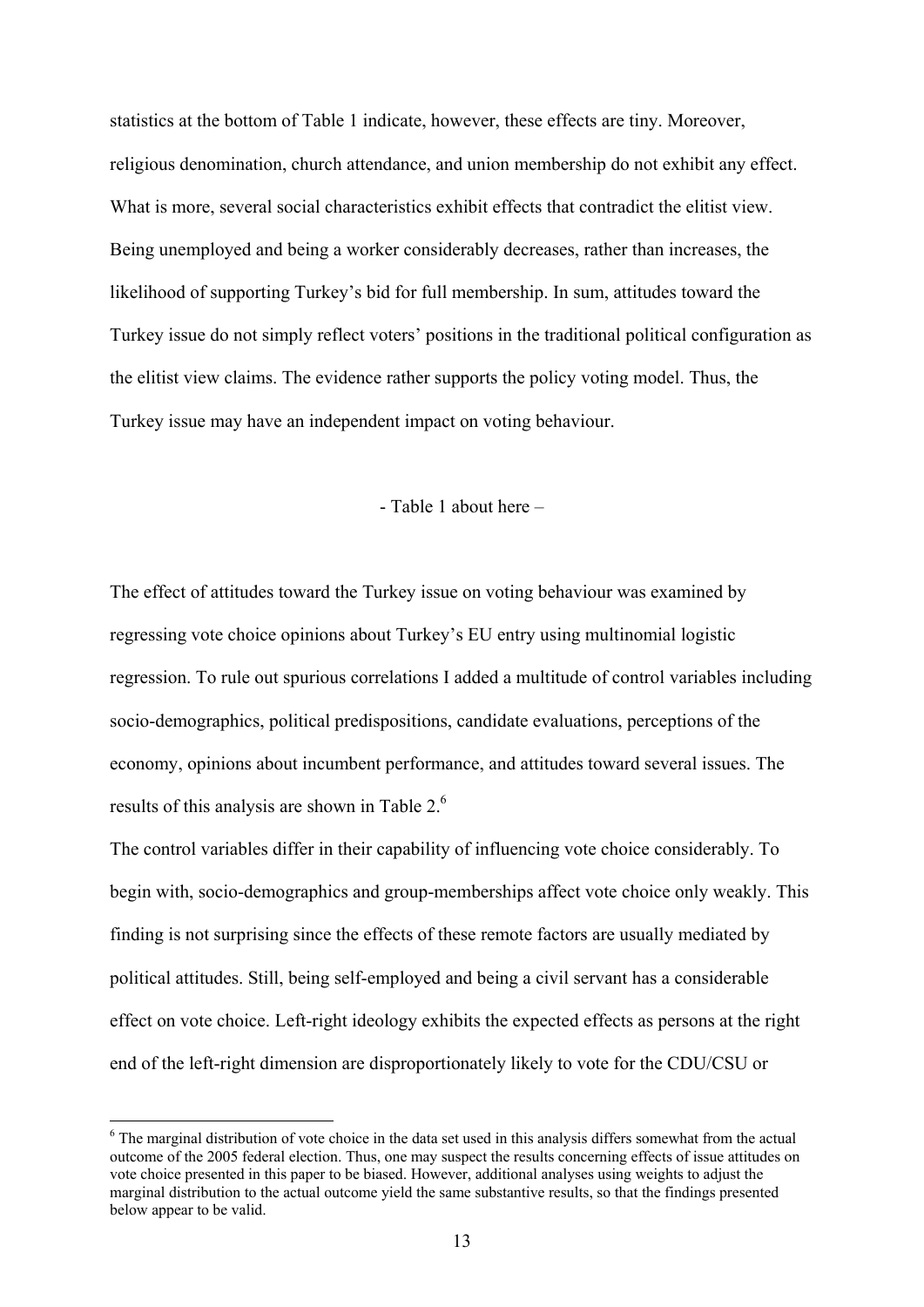right-wing parties whereas being at the left end of this scale renders a vote for the Leftist Party considerably more likely. As party identification theory predicts, party attachments affect vote choice very strongly: Identifying with a party increases the probability to cast a vote for this party considerably.<sup>7</sup> Evaluations of top candidates, particularly of Chancellor Schröder, opinions about incumbent performance play a role in voters' decision-making as do evaluations of party competence. Attitudes toward the welfare state also affect voting behaviour though their effects are rather limited. Finally, evaluations of economic conditions do not add very much to explanations of voting behaviour, regardless of whether individual or national conditions are referred to.

#### - Table 2 about here -

Having controlled for this multitude of variables, attitudes toward Turkey's entry into EU still exhibit a statistically significant effect on voting behaviour ( $\chi^2$  = 31.76, p = 0.0000). As the results shown in Table 2 indicate, opinions about this issue have a particularly strong impact on the choice between right-wing parties and the Greens, with opponents of Turkey's entry being disproportionately likely to cast a rightist vote ( $b = -5.84$ ;  $p = 0.000$ ).<sup>8</sup> What is more, right-wing parties benefit from opposition to this proposal also when voters are to choose between them and the SPD, the CDU/CSU and the Leftist Party.<sup>9</sup> The effects of attitudes toward the Turkey issue are not limited to choices that include right-wing parties, however. Rather, supporting Turkey's bid for full membership increases the probability of choosing the

 $<sup>7</sup>$  For statistical reasons, identifications with the FDP, the Leftist Party and right-wing parties are not included.</sup> As this omission may raise doubts about the validity of the findings presented below, additional analyses were conducted showing that including additional party identification variables does not alter the substantive findings. <sup>8</sup> In multinomial regression models the coefficients are choice-specific. In Table 2, all coefficients indicate the effect of an independent variable on the choice between the SPD and the party indicated in the respective column header. To calculate the effect of an independent variable on the choice between two parties not including the SPD requires subtracting the respective logit coefficients. For example, the effect of attitudes toward Turkey's bid for full membership on the choice between right-wing parties and the Greens is  $b = -4.44 - 1.40 = -5.84$ . <sup>9</sup> The coefficients for the CDU/CSU and the Leftist Party are  $b = -2.80$  ( $p = 0.026$ ) and  $b = -3.95$  ( $p = 0.002$ ), respectively.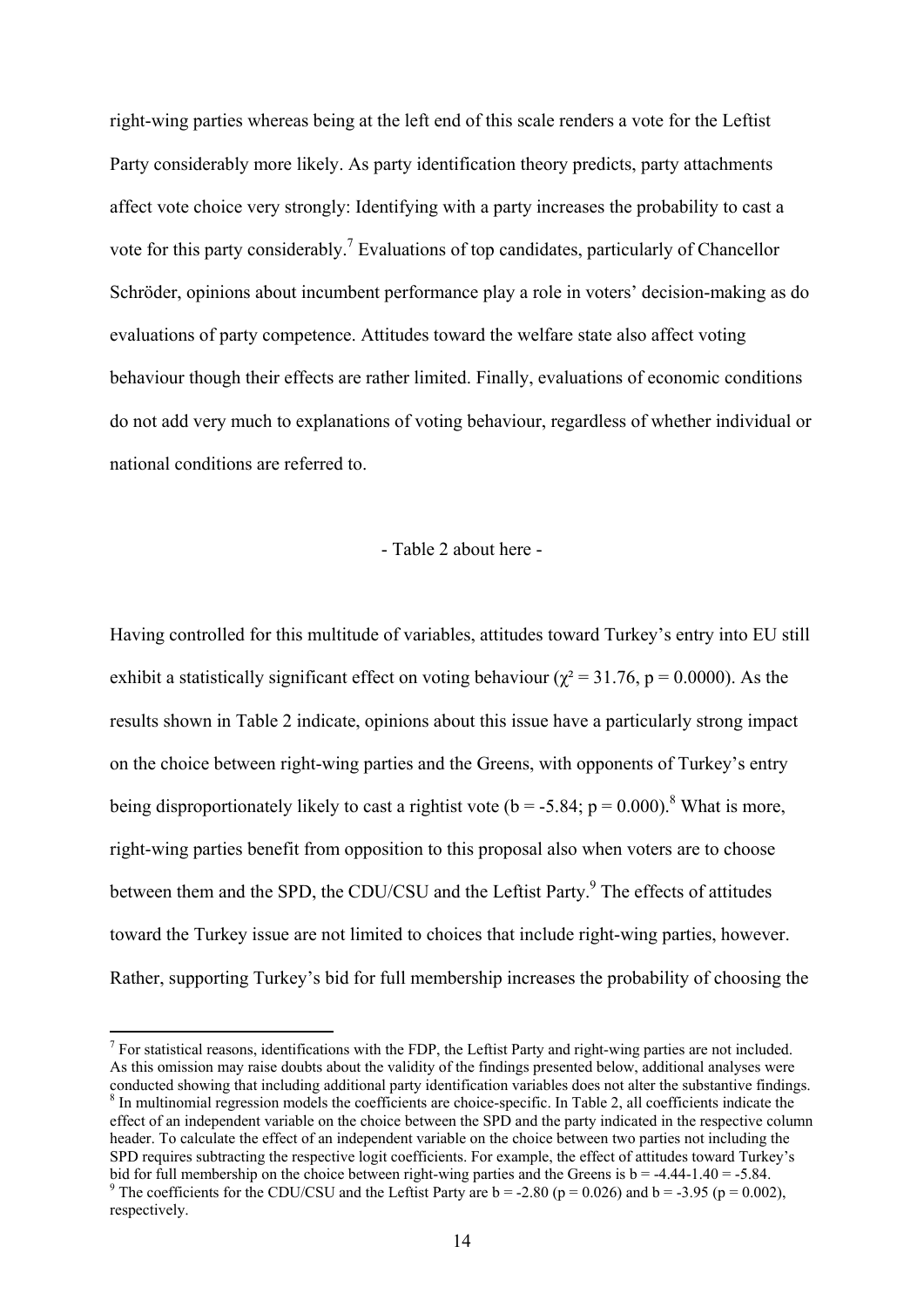Greens rather than the SPD, the CDU/CSU ( $b = 3.04$ ;  $p = 0.000$ ), the FDP ( $b = 3.28$ ;  $p =$ 0.000) and even the Leftist party ( $b = 1.89$ ;  $p = 0.004$ ). At the same time, support for this proposal also raises the likelihood of casting a vote for the SPD rather than for the CDU/CSU and the FDP.

To examine the effects of attitudes toward the Turkey issue on vote choice in more detail, I calculated the expected probabilities of a casting a vote for particular party depending on attitudes about Turkey's accession to the European Union while all other variables were set to their mode, median and mean, respectively. As among party identifiers this issue, like other issues, did not affect vote choice strongly, in Figure 1 the predicted probabilities for independents are shown.

These results suggest that the effects of attitudes toward the Turkey issue are quite sizable. While just one of ten independents who reject the idea of including Turkey in EU vote for the SPD, four of ten supporting this idea cast a SPD vote. The pattern for the Greens parallels the results for the SPD somewhat as moving from the lower to the higher end of the Turkey issue scale increases the likelihood of casting a Green vote from one to about percent. Conversely, support for Turkey's entry into the EU decreases the likelihood to vote for the major opposition party, the CDU/CSU from almost 60 percent to roughly 40 percent. Support of the Turkey proposal also exhibits a negative, albeit small, effect on voting for the CDU/CSU's would be coalition partner, the FDP. Considerably stronger is the negative effect on voting for right-wing parties as the likelihood of casting a right-wing vote drops precipitously from 20 percent to just one percent when moving from maximal opposition to Turkey's EU entry to maximal support. In contrast, the Leftist vote is only affected minimally by attitudes toward the Turkey issue.

- Figure 1 about here –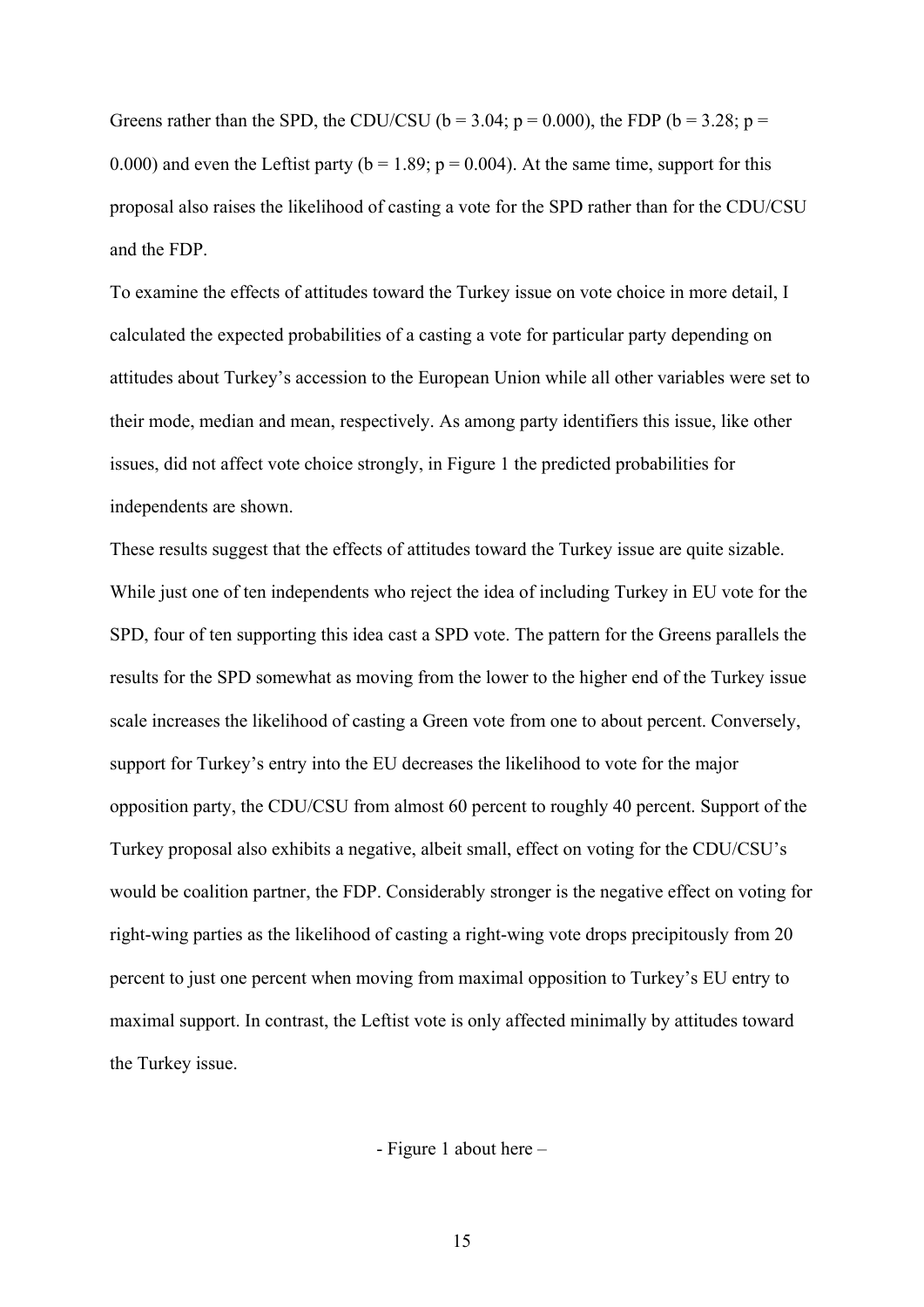In summary, the results clearly show that attitudes toward Turkey's accession to the European Union have a considerable impact on voting behaviour even if socio-demographic characteristics, political predispositions, opinions about political leaders and political issues are controlled for. The effects confirm the expectations also when it comes to the direction as parties that push Turkey's EU entry, i.e. the SPD and the Greens, benefit from support of this proposal while parties opposing it, right-wing parties and the CDU/CSU in particular, do considerably better among voters who oppose Turkey's bid for membership than among those who support it. Thus, the empirical findings clearly contradict the elitist view and lend support to the policy voting model by suggesting that voters are capable of relying on attitudes toward Turkey's entry into the EU when making up their minds. The elitist and the policy voting model also differ in their predictions of which voters are particularly likely to cast a Turkey vote. To examine if opinions about this issue are particularly influential in shaping voting behaviour in certain subsections of the electorate multiplicative terms were added to the multinomial logistic model reported in Table 2. For example, to study whether regular churchgoers are disproportionately inclined to rely on attitudes toward Turkey's entry a churchgoer-by-issue attitude interaction term was included. Given this interaction term, the coefficient for attitudes toward Turkey's entry captures the effect of opinions about this issue among non-churchgoers. To obtain the effect of issue attitudes among regular churchgoers the main issue effect and the coefficient for the multiplicative term are added. If the coefficient for the latter term turns out to be statistically significant this indicates that regularly attending church conditions the effect of attitudes toward Turkey on vote choice. The nature of the conditioning effect depends on the signs of the multiplicative term and the main Turkey term. If both have the same sign it will be concluded that being a regular churchgoer renders attitudes toward Turkey's entry more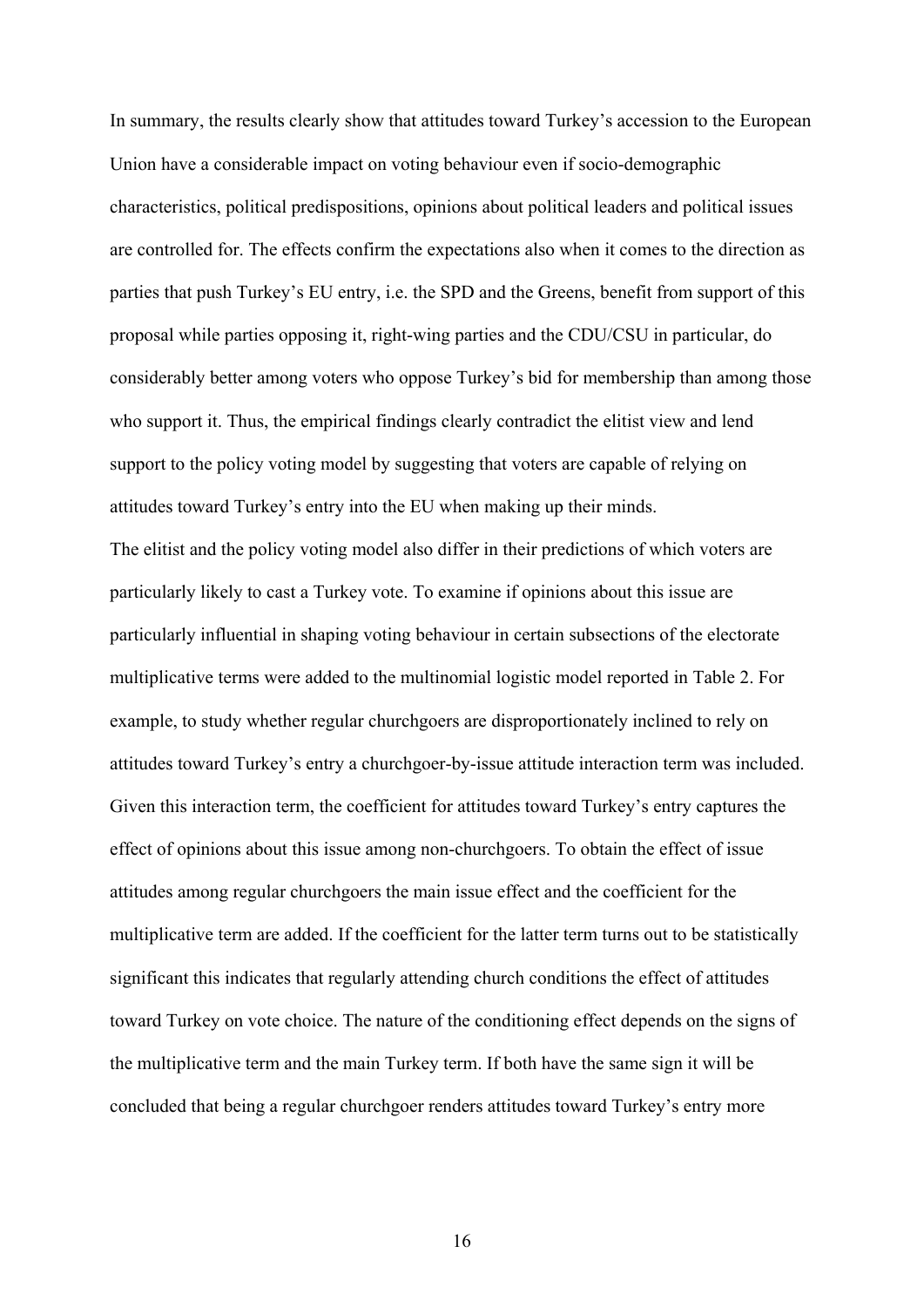influential. By the same token, opposite signs indicate that regularly attending church decreases the effect of opinions about this issue on vote choice (Jaccard 2001).<sup>10</sup> Looking at Table 3, it is evident that the empirical evidence does not support the expectation that politically sophisticated respondents rely on attitudes toward Turkey's entry into the European Union when casting their votes more heavily than the rest of the electorate. To be sure, some effects of issue attitudes pass conventional thresholds of statistical significance among political sophisticates but not in the rest of the electorate. For instance, support for Turkey's EU entry increases the likelihood of voting for the Greens rather than for the SPD, the CDU/CSU, the FDP, and right-wing parties only among political sophisticates. These single findings notwithstanding, among political sophisticates attitudes toward the Turkey issue are not a significant predictor of vote choice ( $\chi^2 = 18.22$ ; p = 0.0513). In sum, the analysis suggests that political sophisticates do not differ from the rest of the electorate when it comes to casting a Turkey vote nor do they rely on attitudes toward the Turkey issue at all. Thus, the findings do not lend convincing support to the elitist view but rather reject it.

#### - Table 3 about here -

As regards the policy voting model, the evidence is somewhat more encouraging. To be sure, the analysis does not support the expectation that regular churchgoers and persons holding rightist views rely heavily on attitudes toward the Turkey issue. Neither does being a worker nor being unemployed condition the effect of opinions about Turkey's entry into the EU.<sup>11</sup> In contrast, low educational attainment renders opinions about Turkey's entry into EU more

 $10$  Including multiplicative terms is likely to raise collinearity problems. However, as in an additional analysis VIF scores did not exceed conventional thresholds collinearity is not a problem in this model.<br><sup>11</sup> As with political sophistication, some effects are statistically significant in one group but not in the other one

though the difference in effects does not overcome conventional thresholds of statistical significance.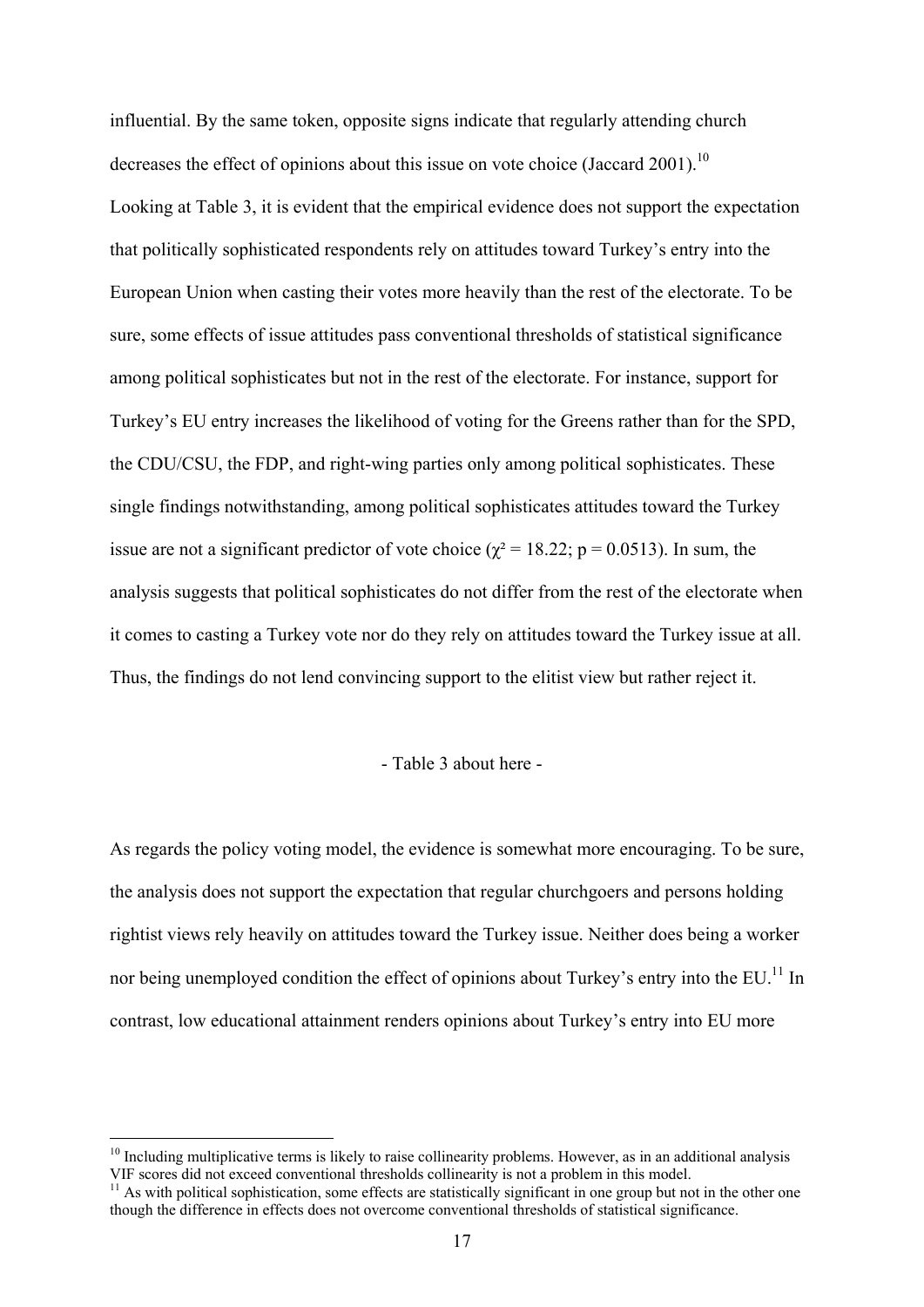powerful predictors of vote choice.12 To illustrate the effect of low education, predicted probabilities of voting for a particular party depending on issue attitudes and educational attainment were calculated. These probabilities are summarized in Figure 2. Obviously, the slopes in the upper panel of figure 2 are much steeper than in the lower panel. For example, when support for Turkey's entry into EU increases from its minimum to its maximum the likelihood to vote for CDU/CSU drops from roughly 55 percent to less than 20 percent among low educated persons but to almost 40 percent among other persons. At the same time, support for the idea of enlarging the European Union to contain Turkey raises the likelihood to cast a SPD vote much stronger among low educated persons than in the rest of the electorate.

# - Figure 2 about here -

Thus, the empirical evidence suggests that low educational attainment raises the effect of attitudes toward the enlargement issue on vote choice. This finding is in line with the notion that (perceived) economic vulnerability plays a role in conditioning effects of opinions about Turkey's entry into EU since including the large and comparatively poor Turkish people in the EU may put at risk particularly jobs of low educated in Germany. However, at this point the analysis is not conclusive, as educational attainment is also correlated with value orientations, so that the results may be interpreted as indicating that value orientations contribute to conditioning the extent of issue voting. Be that as it may, the evidence does not support the elitist view claiming that political sophistication significantly increases the impact of issue orientations on vote choice. Rather, it lends support to the policy voting model

<sup>&</sup>lt;sup>12</sup> In contrast, a high education-by-attitudes toward Turkey's entry interaction does not pass conventional threshold of significance ( $\chi^2$  = 8.66, p = 0.12) and, what is more, high education tends to decrease effects of EU attitudes.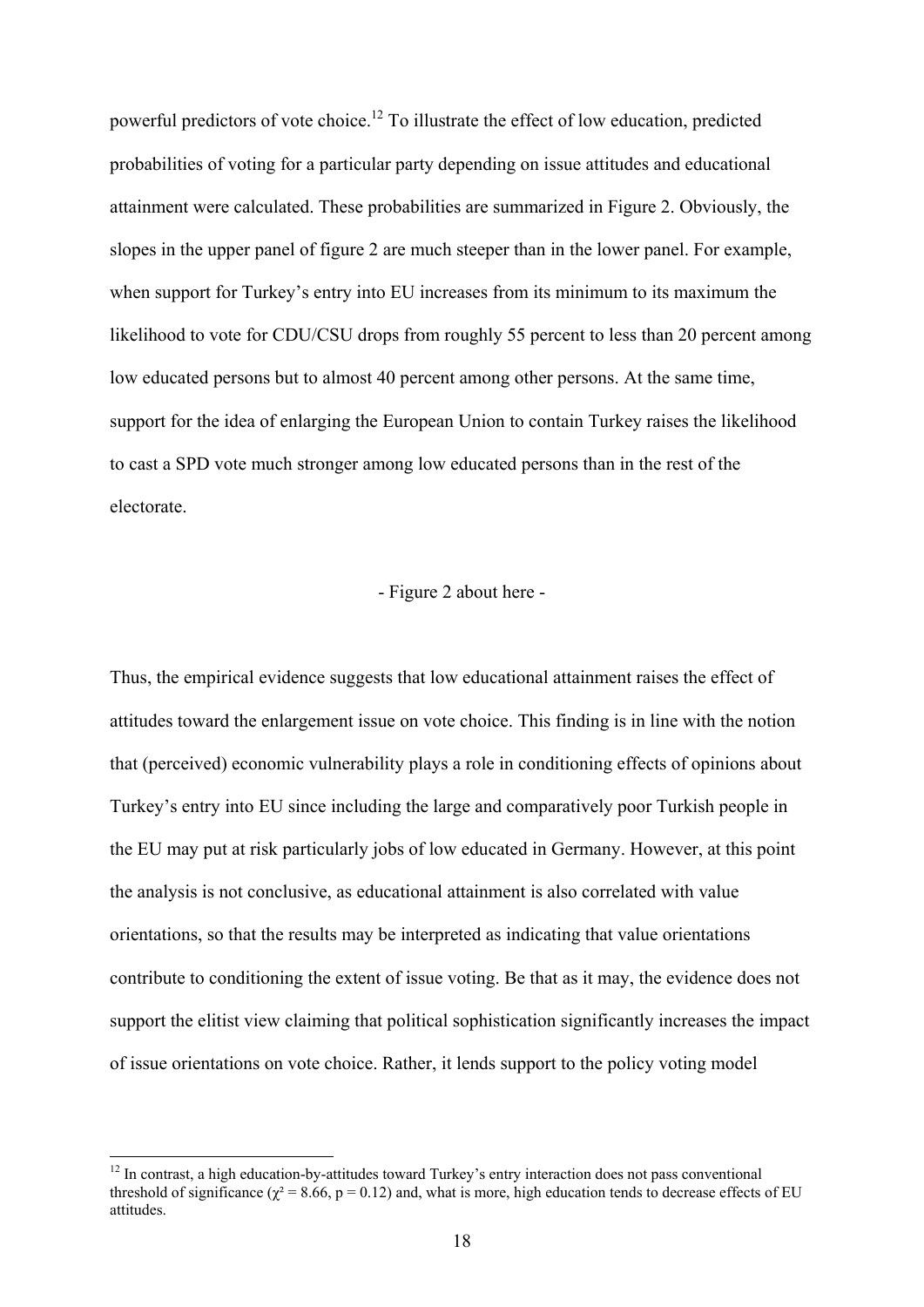claiming that those voters who are particularly (subjectively) affected by the Turkey issue rely most heavily on attitudes toward it when making up their minds.

# 5. Conclusion

The task of this paper was to examine if attitudes toward Turkey's entry into the European Union affected vote choice in the 2005 federal election in Germany. From prior research, the paper derived contrasting views of public opinion on European policies that lead to competing expectations about the effect of attitudes toward the Turkey issue on vote choice. The elitist view suggests that when forming attitudes toward the Turkey issue voters adopt elite positions so that opinions about Turkey's bid for membership should not play a role in influencing vote choice as a whole. Moreover, political sophistication should make a difference in the effect of issue attitudes on voting behaviour. In contrast, the policy voting view claims that voters' attitudes toward the Turkey issue do not merely reflect their positions in the traditional party competition. Moreover, attitudes toward Turkey's entry into the EU should affect vote choice, and those voters most intensely affected by this policy should rely most heavily on attitudes toward Turkey's bid for membership when casting a vote in a national election. The evidence showed that citizens' opinions about Turkey's accession to the European Union are somewhat affected but by no means determined by group-memberships and long-term political predispositions. Moreover, opinions about the Turkey issue indeed play role in influencing voting behaviour with support of a soon entry of Turkey in the European Union raising the likelihood to vote for the SPD or the Greens while reducing the probability to cast a vote for right-wing parties, the CDU/CSU and the FDP. Finally, the evidence rejected the notion of political sophisticates being particularly inclined to rely on attitudes toward the Turkey issue. Rather, low educated voters are disproportionately susceptible to rely on their attitudes toward enlarging the European Union to include Turkey. This finding suggests that (perceived)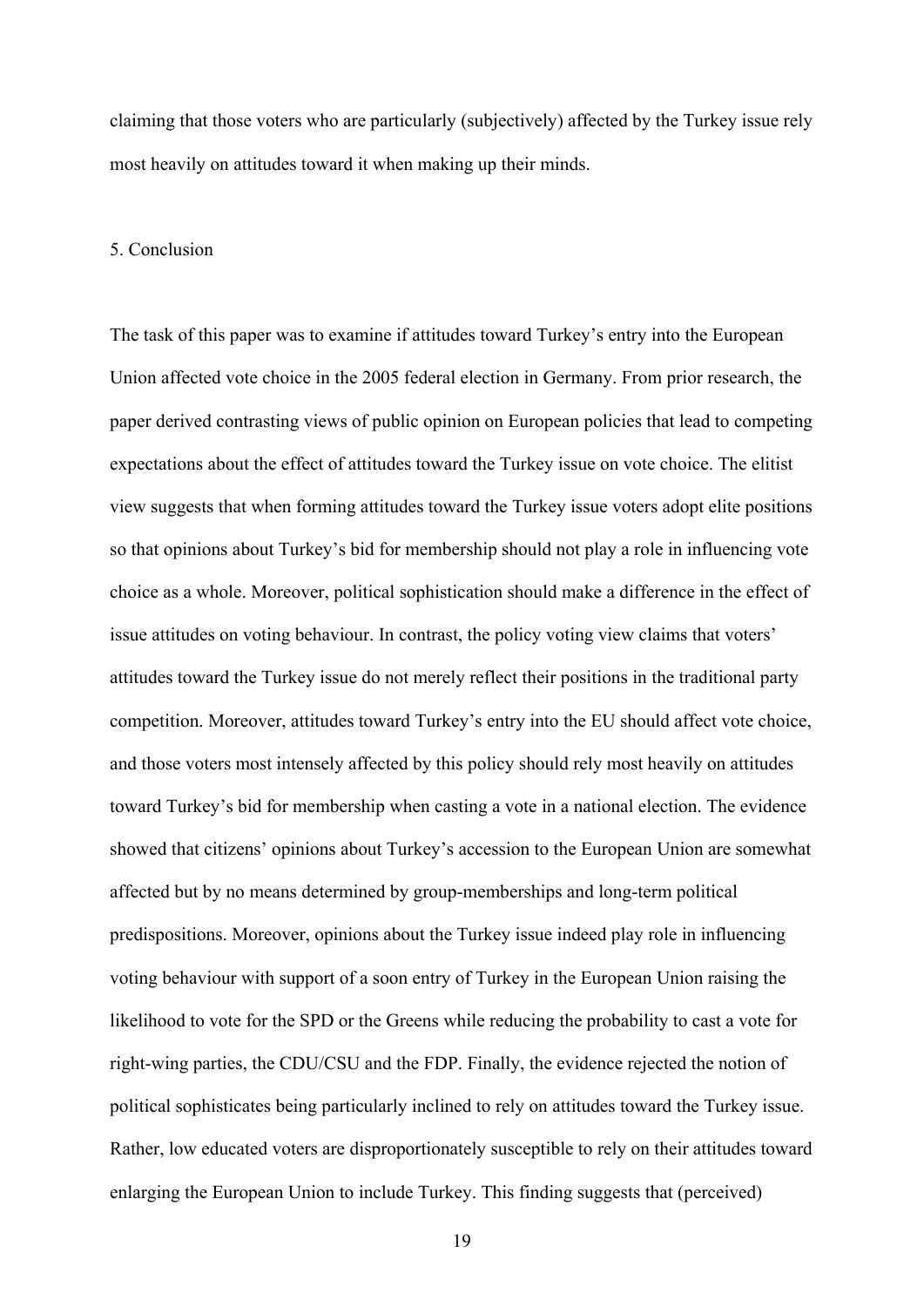economic vulnerability plays a role in conditioning the extent to which opinions about the Turkey issue affect vote choice.

The evidence thus does not support the elitist view while it buttresses the policy voting model. By implication, the analysis defies Chancellor Schröder and other elite actors regarding public opinion on the issue of enlarging the European Union to include Turkey as fickle and unreliable and thus without any effect on electoral behaviour. In line with the liberal view of international relations, the analysis thus suggests that voters give political elites an incentive to respond to public opinion on the Turkey issue when making decisions at the EU level. Thus, German voters meet several requirements for an electoral connection between public preferences and elite decision-making to exist as regards this issue. As Chancellor Schröder's statement indicates, however, this does not imply that elite actors actually respond to voters' preferences.

The findings of this analysis also have important implications for political competition in Germany. Given its electoral impact, the Turkey issue provides incentives to politicians for strategic agenda-setting. As a large majority of the German electorate rejects Turkey joining the EU, parties promoting this policy may attempt to downplay this issue, while parties rejecting Turkey's entry have an incentive to follow opposite strategies. Since the accession negotiations with Turkey are likely to be a key issue in EU politics for several years, downplaying this issue may be more difficult than highlighting it. As a result, the Turkey issue is likely to be a salient issue in several years to come. One may even speculate that in Germany a durable issue cleavage may evolve, somewhat resembling the British EU issue cleavage (see Evans 1999b). The evidence also shows that the Turkey issue cuts across traditional alignments based on social groups. In particular, groups traditionally aligned with the SPD appear to be inclined to respond to this issue by casting votes for parties other than the SPD. If this issue continues to play a role in electoral politics it probably will lead voters to deviate from their traditional partisan loyalties in the polling booth or will even weaken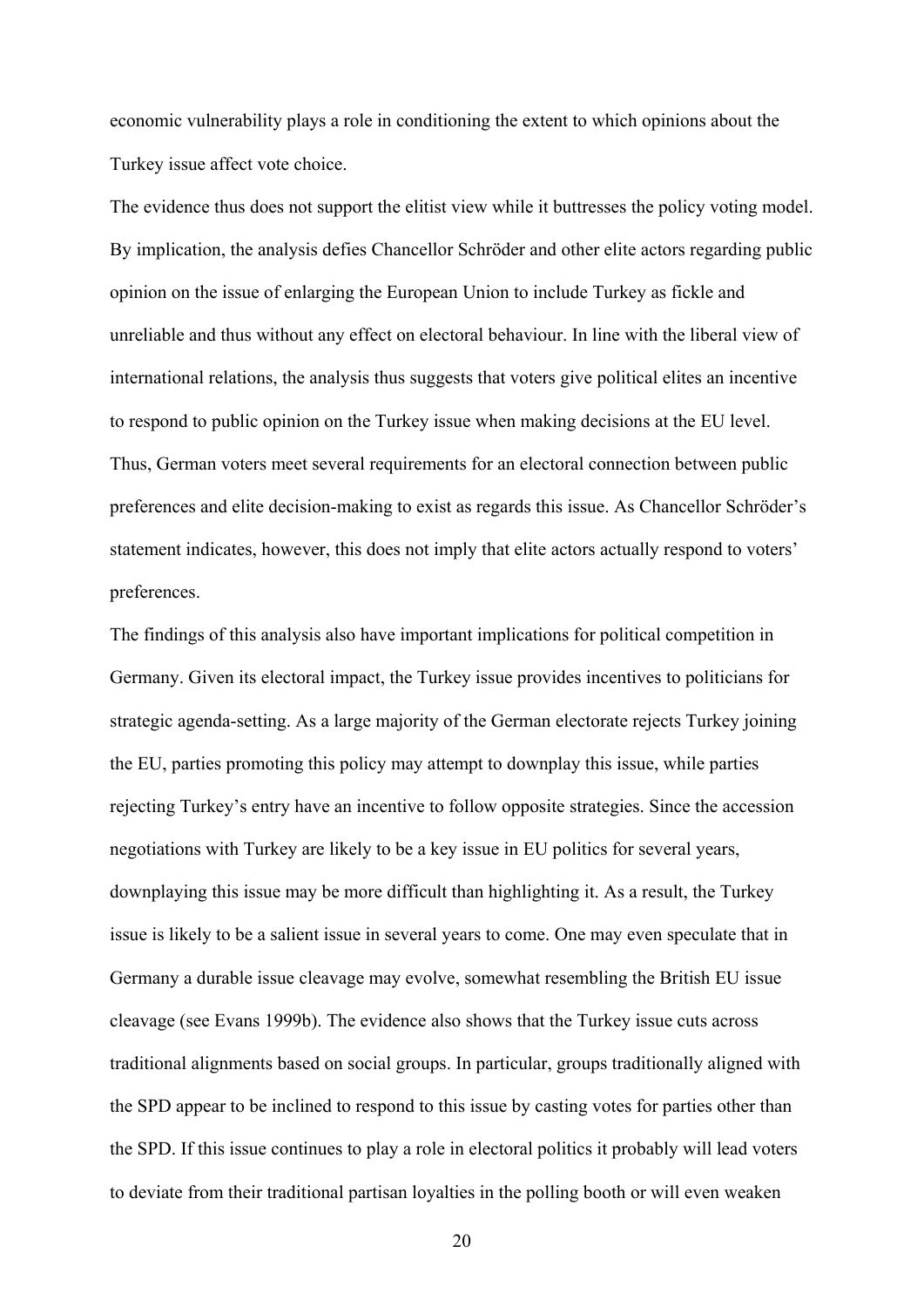these attachments. As a consequence, this issue may further erode the traditional alignments based on social groups that lent stability to electoral politics in Germany.

That said, I recognize, of course, the limitations of this analysis. Though it shows that traditional cleavages and party attachments play only a minor role in shaping individual perceptions of the Turkey issue, the analysis does not address the factors that actually affect these attitudes. As a consequence, it cannot determine to what extent attitudes toward Turkey's entry are influenced by territorial attachments, by attitudes toward immigration, Turks, or foreigners, or by perceived economic and political consequences of Turkey joining the EU. This shortcoming is particularly serious as the substantive interpretation of the electoral effects of this issue depends on the sources of attitudes toward Turkey's entry. If the latter, for example, reflect xenophobic sentiments they will be interpreted not in the same way as if they are driven by perceived consequences of Turkey's accession on the security in the Middle East. Future research thus should address this issue. Moreover, the present analysis is also limited in that it deals with only one country, though the Turkey issue might play a role in influencing vote choice in different countries, thereby potentially constituting a genuine EU issue cleavage among EU citizens. Future research thus should widen the scope of analysis. By doing this, it could also investigate the interplay of the political setting, political communications and voting behaviour that is crucial to our understanding of the dynamics of Turkey issue voting.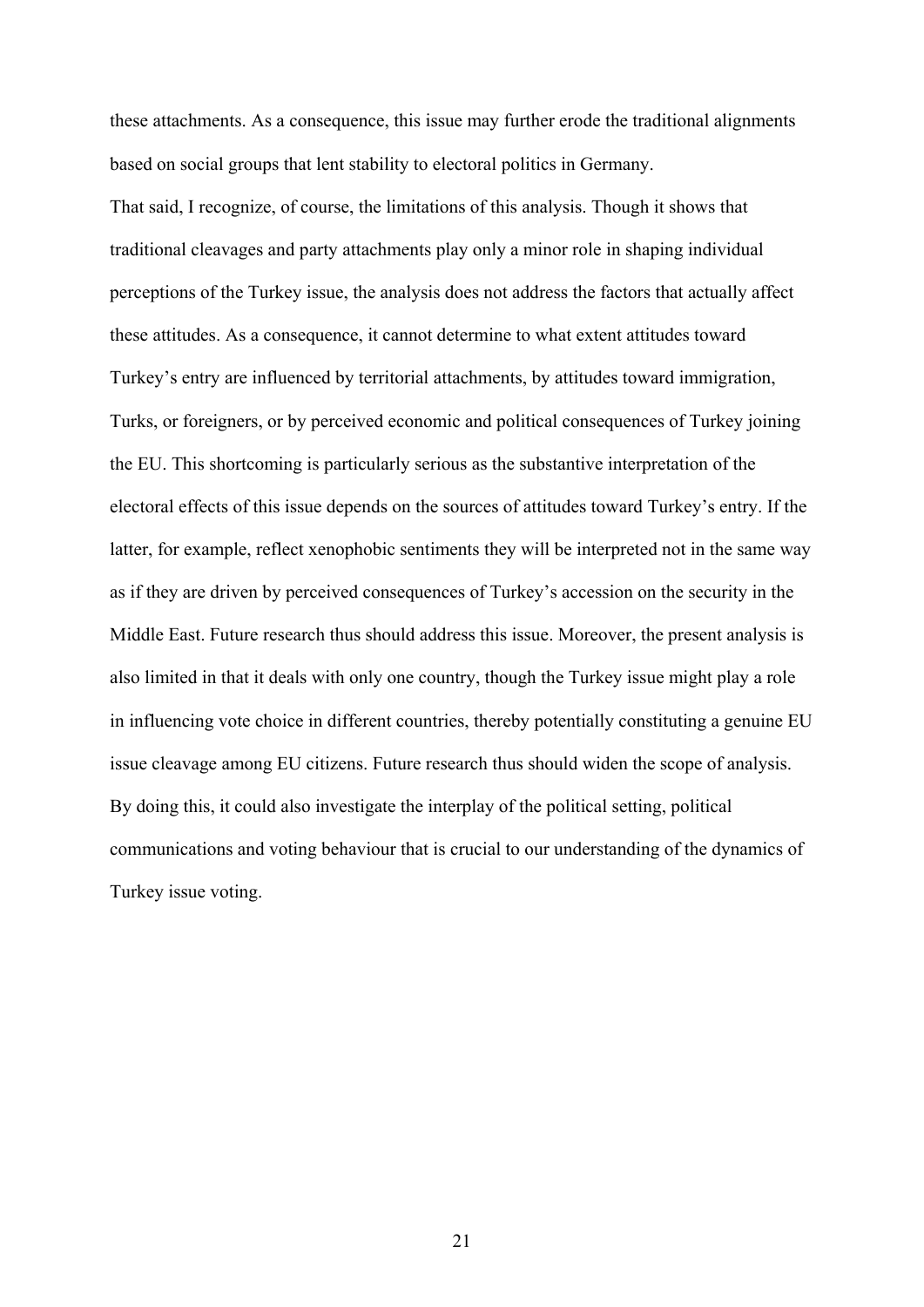### References

Adams, J. & Merrill, S., 2005. Candidates' policy platforms and election outcomes: The three faces of policy representation. European Journal of Political Research 44(4): 899-918. Aldrich, J. H., Sullivan, J. L. & Borgida, E., 1989. Foreign Affairs and Issue Voting: Do Presidential Candidates 'Waltz Before a Blind Audience'?, American Political Science Review 83: 123-141.

Almond, G. A., 1950. The American People and Foreign Policy, New York: Praeger. Alvarez, R. M., Nagler, J. & Willette, J. R., 2000. Measuring the Relative Impact of Issues and the Economy in Democratic Elections, Electoral Studies 19: 237-253.

Blais, A., Nadeau, R., Gidengil, E. & Nevitte, N., 2001. The Formation of Party Preferences: Testing the Proximity and Directional Models, European Journal of Political Research 40: 81- 91.

Blondel, J., Sinnott, R. & Svensson, P., 1998. Parties, Candidates, and Campaigns, in: Blondel, J., Sinnott, R. & Svensson, P. (eds.), People and Parliament in the European Union: Participation, Democracy, and Legitimacy, pp. 137-163. Oxford: Oxford University Press. Brady, H. E., Sniderman, P. M., 1985. Attitude Attribution: A Group Basis for Political Reasoning, American Political Science Review 79: 1061-1078.

Brody, R. A., Page, B. I., 1972. Comment: The Assessment of Policy Voting, American Political Science Review 66: 450-458.

Campbell, A., Converse, P. E, Miller, W. E & Stokes, D. E., 1960. The American Voter, New York: John Wiley.

Campbell, J. E., 2005. Why Bush Won the Presidential Election of 2004: Incumbency,

Ideology, Terrorism and Turnout, Political Science Quarterly 120: 219-241.

Carmines, E. G. & Stimson, J. A., 1980. The Two Faces of Issue Voting, American Political Science Review 74: 78-91.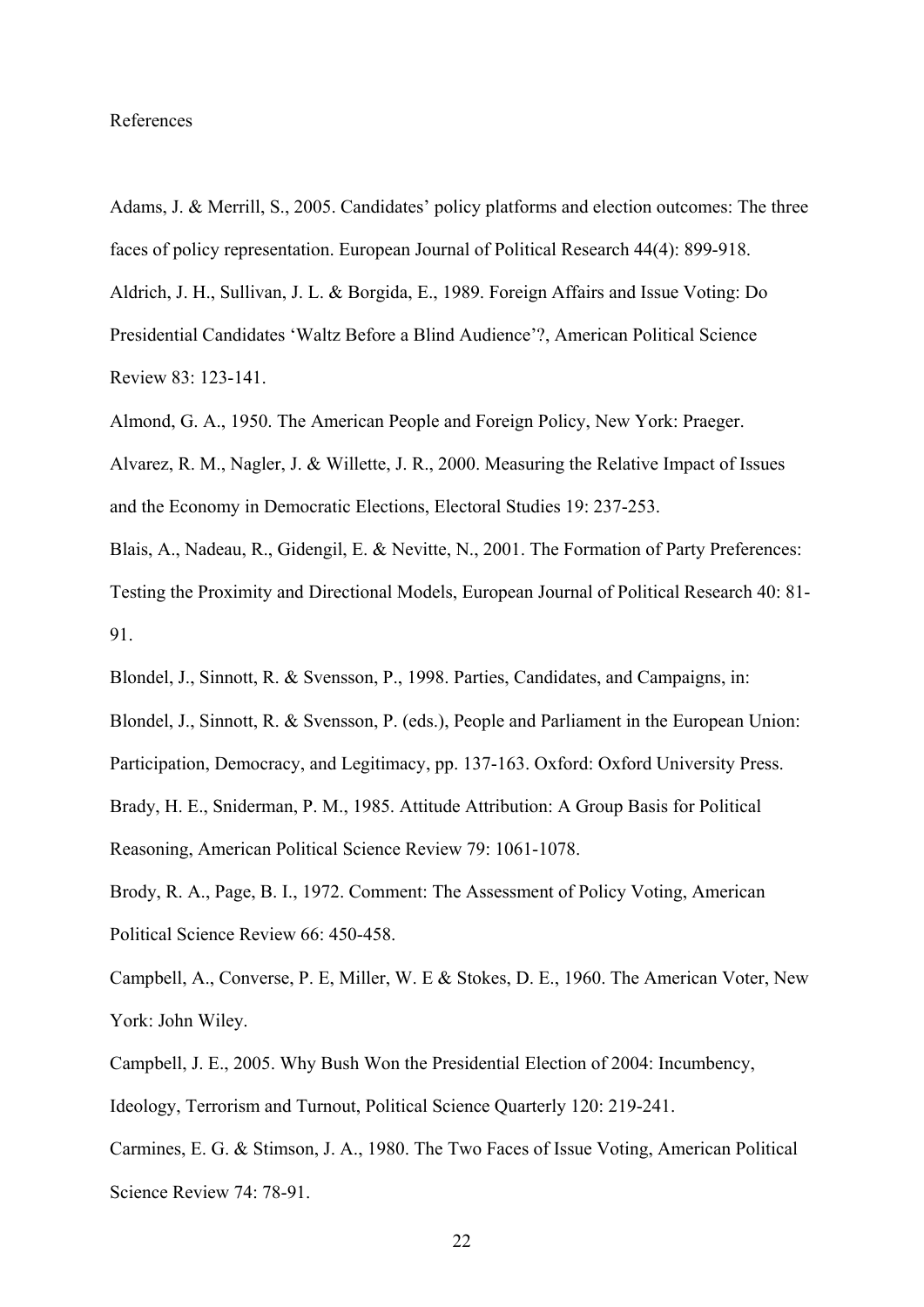Carrubba, C. J., 2001. The Electoral Connection in European Union Politics. In: Journal of Politics 63, 141-158.

Carrubba, C. J., Timpone, R. J., 2005. Explaining Vote Switching Across First- and Second-Order Elections. In: Comparative Political Studies 38, 260-281.

Delli Carpini, M. X., Keeter, S., 1996. What Americans Know about Politics and Why It Matters. New Haven: Yale University Press.

European Commission, 2005a. Eurobarometer 63. Public Opinion in the European Union. Brussels.

European Commission, 2005b.The European Constitution: Post-referendum survey in the Netherlands. Brussels.

European Commission, 2005c.The European Constitution: Post-referendum survey in France. Brussels.

Evans, G., 1998. Euroscepticism and Conservative Electoral Support: How an Asset Became a Liability. British Journal of Political Science 28, 573-590.

Evans, G., 1999a. Economics and Politics Revisited: Explaining the Decline in Conservative Support 1992-1995, Political Studies 47, 139-151.

Evans, G., 1999b. Europe: A New Electoral Cleavage?, in: Evans, G., Norris, P. (eds.),

Critical Elections: British Parties and Voters in Long-Term Perspective, pp. 207-222.

Thousand Oaks: Sage.

Falter, J. W., Schoen, H. (eds.), 2005. Handbuch Wahlforschung. Wiesbaden: VS Verlag für Sozialwissenschaften.

Fuchs, D., Rohrschneider, R., 2003. It used to be the economy: Issues and Party Support in the 2002 Election. German Politics and Society 21 (1): 76-94.

Gabel, M., 2000. European Integration, Voters and National Politics, West European Politics 23: 52-72.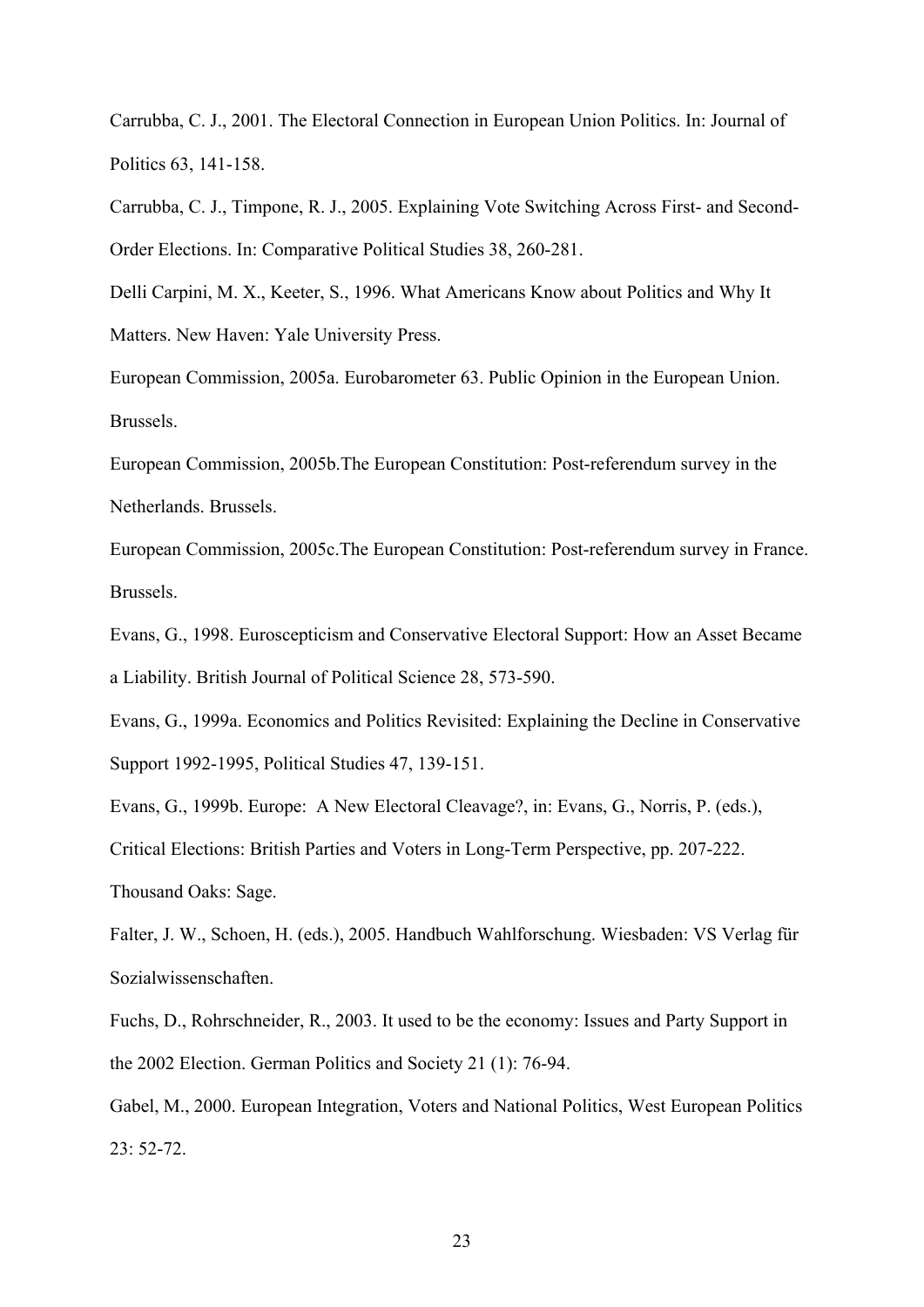Häder, S. & Gabler, S., 1998. Ein neues Stichprobendesign für telefonische Umfragen in Deutschland, in S. Gabler, S. Häder & J. H. P. Hoffmeyer-Zlotnik (eds.) Telefonstichproben in Deutschland (pp. 69-88). Opladen: Westdeutscher Verlag.

Hooghe, L., Marks, G., 2004. Does Identity or Economic Rationality Drive Public Opinion on European Integration?, PS: Political Science and Politics 37, 415-442.

Hooghe, L., Marks, G., 2005. Calculation, Community and Cues: Public Opinion on European Integration. European Union Politics 6, 419-443.

Inglehart, R., 1970. Public Opinion and European Integration. In European Integration, eds. L.

Lindberg, S. Scheingold, pp. 160-191. Cambridge: Harvard University Press.

Jaccard, J., 2001. Interaction Effects in Logistic Regression, Thousand Oaks u.a.: Sage.

Jacobs, L. R., Page, B. I., 2005. Who Influences U.S. Foreign Policy? American Political Science Review 99, 107-123.

Kühnel, S., Niedermayer, O., Westle, B., 2006. Deutsche Bundestagswahlstudie 2005 "Bürger und Parteien in einer veränderten Welt" – Codebook Februar 2006. Göttingen.

Lewis, J. B., King, G., 1999. No Evidence on Directional vs. Proximity Voting, Political Analysis 8: 21-33.

Lindberg, L., Scheingold, S. 1970. Europe's Would-be Polity. Englewood Cliffs: Prentice-Hall.

Lippmann, W., 1922. Public Opinion, New York: Macmillan.

Lipset, S. M. & Rokkan, S. (1967). Cleavage Structures, Party Systems, and Voter

Alignments: An Introduction, in S. M. Lipset & S. Rokkan (eds.) Party Systems and Voter

Alignments: Cross – National Perspectives (pp. 1-64). New York: Free Press.

Lord, C., Beetham, D., 2001. Legitimizing the EU: Is there a "Post-parliamentary Basis" for its Legitimation? Journal of Common Market Studies 39, 443-462.

Lupia, A., McCubbins, M. D., 1998. The Democratic Dilemma: Can Citizens Learn What They Need to Know? Cambridge: Cambridge University Press.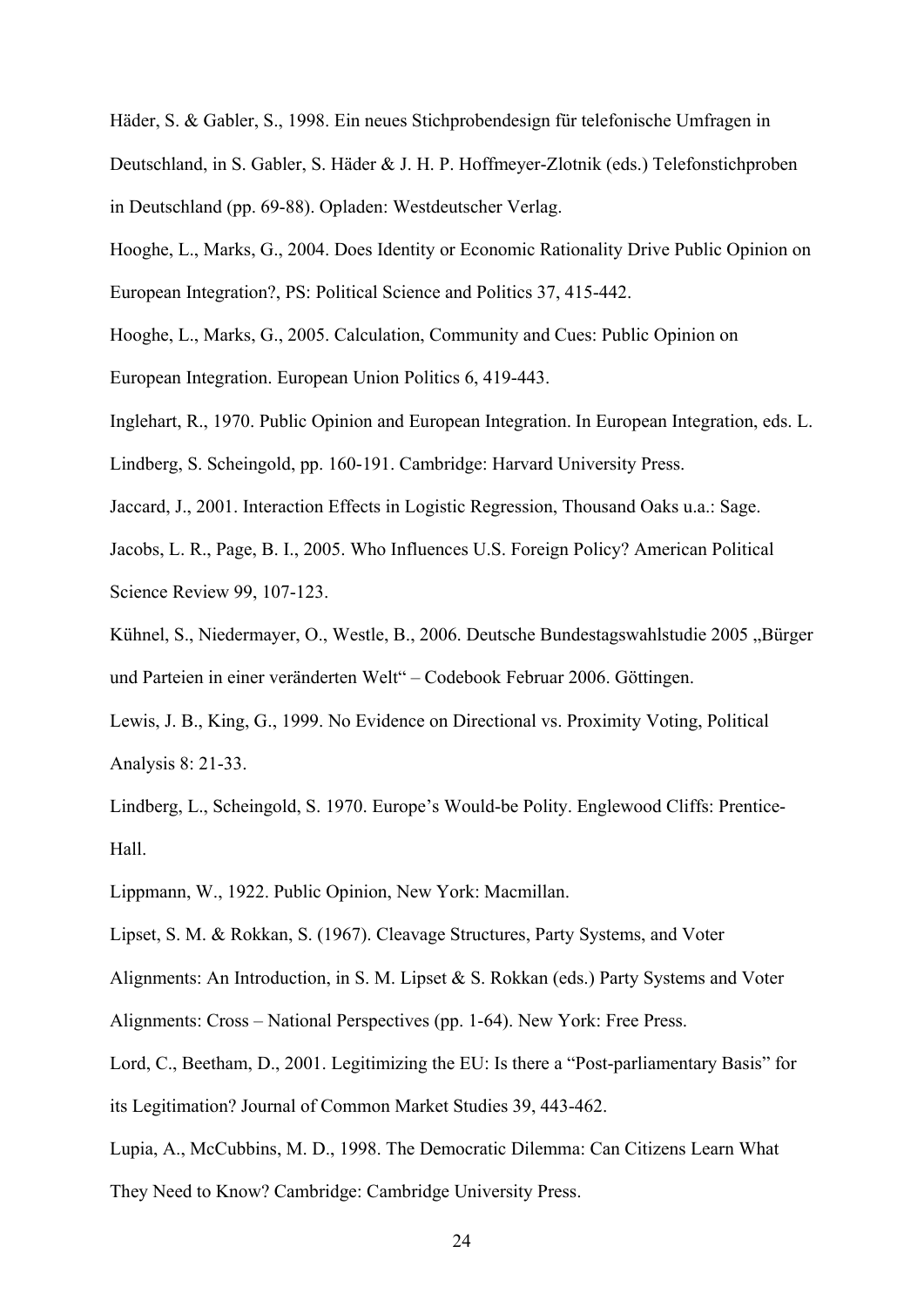McLaren, Lauren M., 2002. Public Support for the European Union: Cost/Benefit Analysis or Perceived Cultural Threat? Journal of Politics 64, 551-566.

Medientenor, 2005. Kanzlerduell 2005. Synchronanalyse des TV-Streitgesprächs, Bonn. Miller, W. E., Shanks, J. M., 1996. The New American Voter, Cambridge/MA: Harvard

University Press.

Moravcsik, A., 2002. In Defence of the Democratic Deficit: Reassessing the Legitimacy of the European Union, Journal of Common Market Studies 40: 603-624.

Morgenthau, H. J., 1973. Politics among Nations. The Struggle for Power and Peace,  $5<sup>th</sup>$  ed., New York: Alfred A. Knopf.

Norris, P., Wlezien, C. , 2005. Britain Votes 2005. Oxford: Oxford University Press.

Page, B. I., Brody, R. A., 1972. Policy Voting and the Electoral Process: The Vietnam War Issue, American Political Science Review 66: 979-995.

Page, B. I., Shapiro, R.Y., 1992. The Rational Public: Fifty Years of Trends in Americans' Policy Preferences. Chicago: University of Chicago Press.

Pappi, F. U., 2002. Die politisierte Sozialstruktur heute: Historische Reminiszenz oder aktuelles Erklärungspotential?, in F. Brettschneider, J. van Deth & E. Roller (eds.), Das Ende der politisierten Sozialstruktur? (pp. 25-46). Opladen: Leske und Budrich.

Pappi, F.U., Thurner, P.W., 2000. Die deutschen Wähler und der Euro: Auswirkungen auf die Bundestagswahl 1998? Politische Vierteljahresschrift 41, 435-465.

Pattie, C. J., Johnston, R. J., 2001. Routes to party choice: Ideology, economic evaluations and voting at the 1997 British General Election, European Journal of Political Research 39: 373-389.

Pomper, G. M., 2005. The Presidential Election: The Ills of American Politics after 9/11 in M. Nelson (ed.) The Elections of 2004 (pp. 42-68). Washington: CQ Press.

Powell, G. B., 2000. Elections as Instruments of Democracy: Majoritarian and Proportional Visions. New Haven: Yale University Press.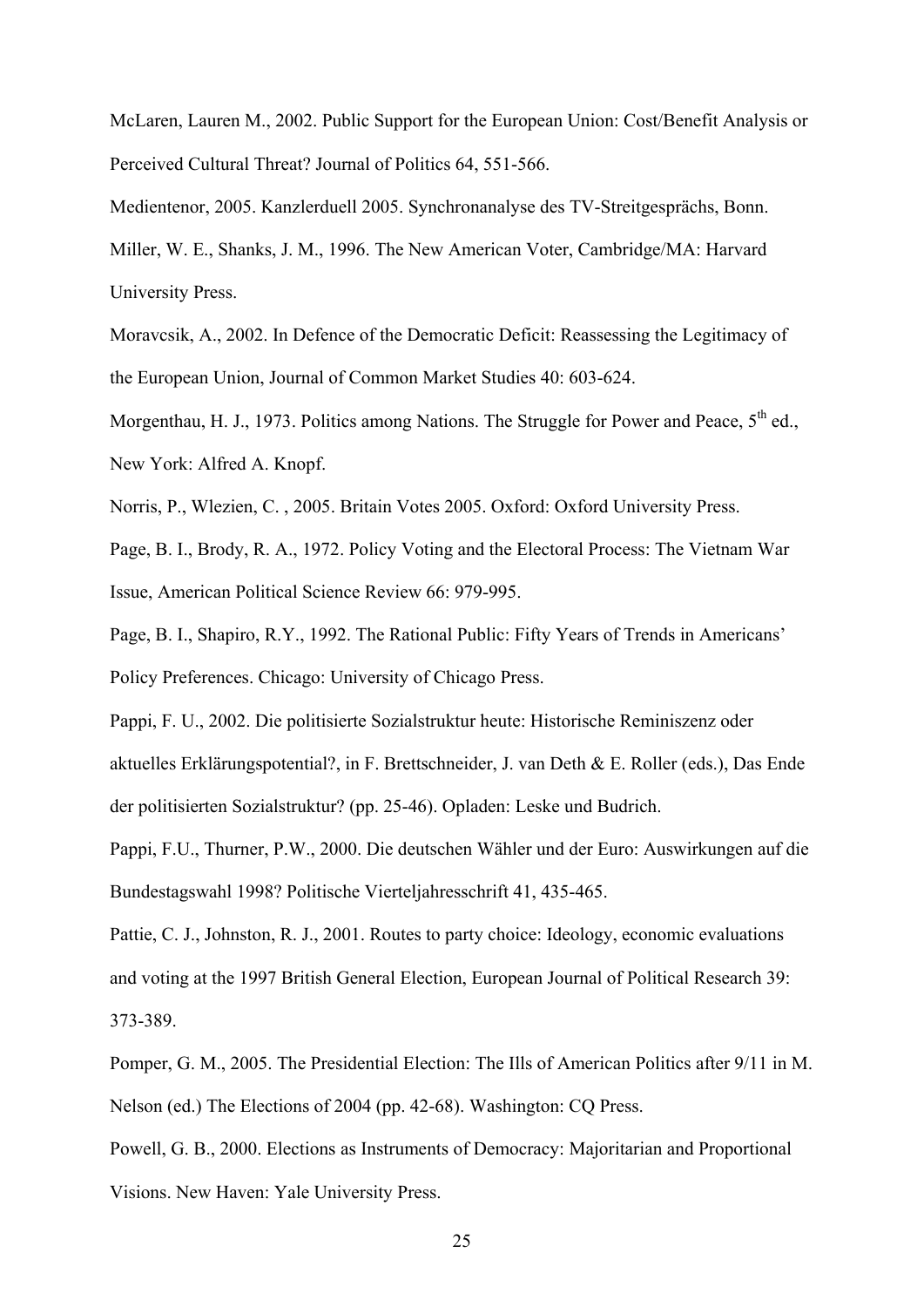Rattinger, H., 1990. Domestic and Foreign Policy Issues in the 1988 Presidential Election, European Journal of Political Research 18: 623-643.

Rohrschneider, R., 2002. The Democracy Deficit and Mass Support for an EU-wide Government, American Journal of Political Science 46 (2): 463-75.

Schmitt-Beck, R., Holst, C., Faas, T., 2006. Der Rolling Cross-Section Survey – ein Instrument zur Analyse dynamischer Prozesse der Einstellungsentwicklung. Bericht zur ersten deutschen RCS-Studie anläßlich der Bundestagswahl 2005. ZUMA-Nachrichten 58, 13-49. Schmitter, P. C., 2000. How to Democratize the European Union…and Why Bother?, Lanham: Rowman & Littlefield.

Schoen, H., 2004. Winning by priming? Campaign Strategies, Changing Determinants of Voting Intention, and the Outcome of the 2002 German Federal Election, German Politics and Society 22 (3): 65-82.

Sears, D. O., Hensler, C. P. & Speer, L. K., 1979. Whites' Opposition to 'Busing': Self-Interest or Symbolic Politics?, American Political Science Review 73: 369-384.

Sears, D. O., Lau, R. R., Tyler, T. R. & Allen, H. M. jr., 1980. Interest vs. Symbolic Politics in Policy Attitudes and Presidential Voting, American Political Science Review 74: 670-684. Sniderman, Paul M., 1993. The New Look in Public Opinion Research, in: A. Finifter (ed.), Political Science: The State of the Discipline II, (pp. 219-245). Washington, DC: American Political Science Association.

Sniderman, P. M., Brody, R. A., Tetlock, P. E., 1991. Reasoning and Choice. Explorations in Political Psychology. Cambridge: Cambridge University Press.

Spiegel Online, 2005. Who Wants the EU?

(http://service.spiegel.de/cache/international/spiegel/0,1518,355485,00.html)

Tillman, Erik R., 2004. The European Union at the Ballot Box? European Integration and Voting Behavior in the New Member States. In: Comparative Political Studies 37, 590-610.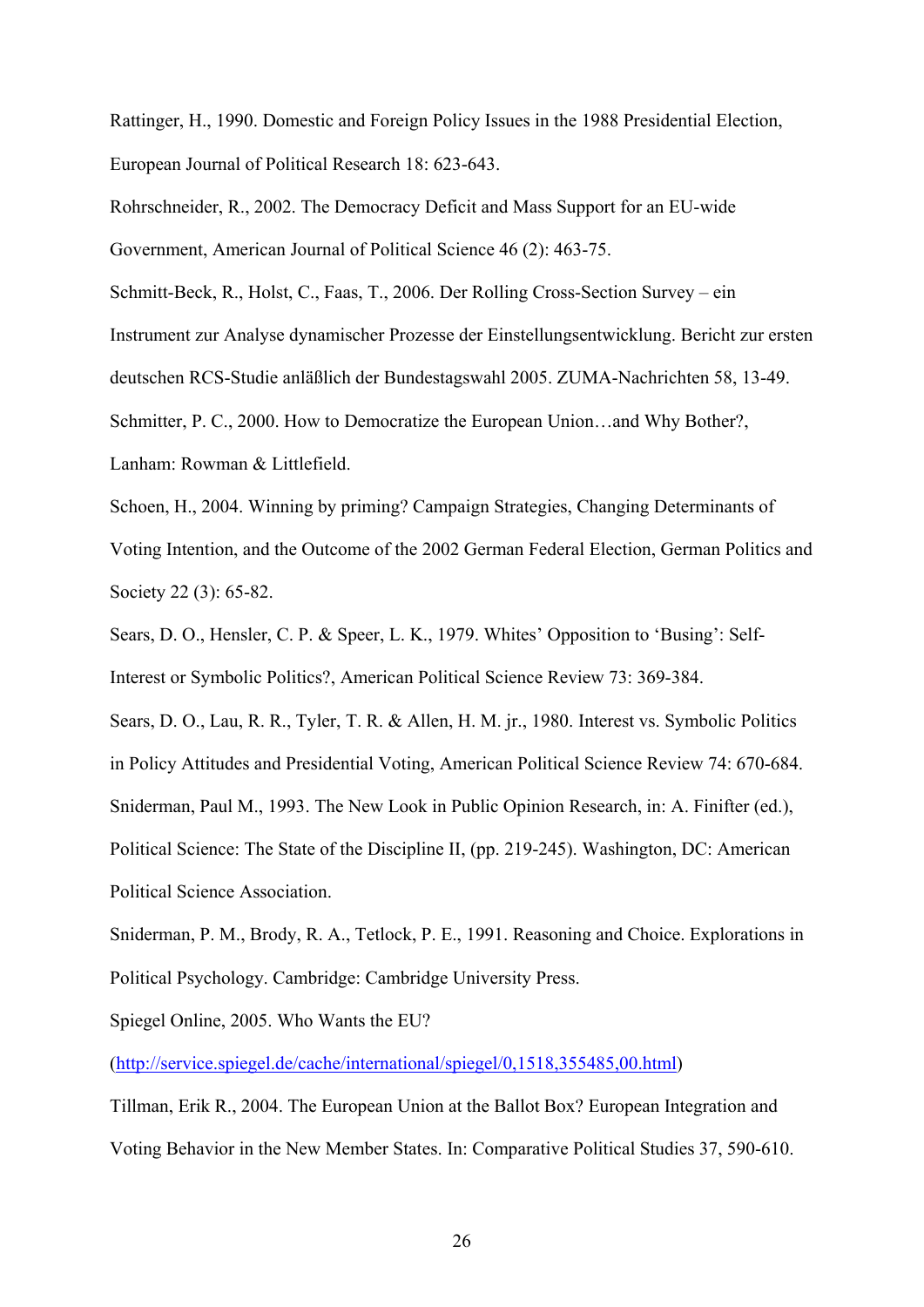Van der Eijk, Cees, Franklin, Mark N., 1991. European Community Politics and Electoral Representation: Evidence from the 1989 European Election Study. In: European Journal of Political Research 19, 105-127.

Van der Eijk, Cees, Franklin, Mark N., 1996a. Choosing Europe? The European Electorate and National Politics in the Face of the Union. Ann Arbor: University of Michigan Press. Van der Eijk, Cees, Franklin, Mark N., 1996b. What Voters Teach Us about Europe-Wide Elections: What Europe-Wide Elections Teach Us about Voters. In: Electoral Studies 15, 149- 166.

Waltz, K. N., 1967. Foreign Policy and Democratic Politics. The American and British Experience, Boston: Little Brown.

Westholm, A., 1997. Distance versus Direction: The Illusory Defeat of the Proximity Theory of Electoral Choice, American Political Science Review 91: 865-883.

Wlezien, C., 2005. On the salience of political issues: The problem with 'most important problem', Electoral Studies 24 (4): 555-579.

Zaller, J. R., 1992. The Nature and Origins of Mass Opinion. Cambridge: Cambridge University Press.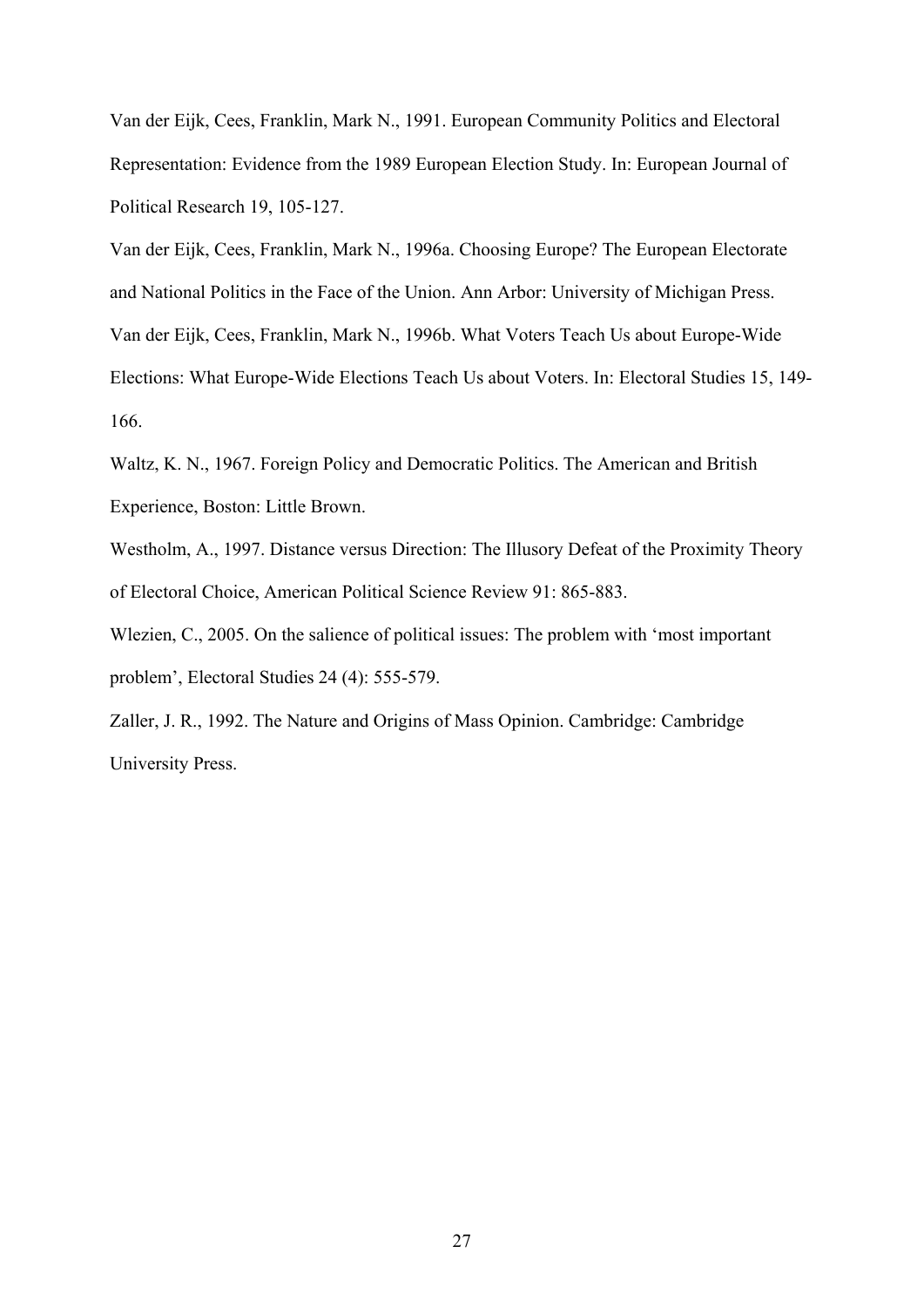Appendix: Coding of variables

Gender:  $0 =$  male,  $1 =$  female

Age: in years

Region:  $0 =$  West Germany,  $1 =$  East Germany.

Low education:  $1 = no/primary$  education, 0: otherwise.

High education:  $1 =$  secondary school, 0: otherwise.

Worker:  $1 = \text{worker}, 0 = \text{otherwise}.$ 

Employee:  $1 = \text{employee}, 0 = \text{otherwise}.$ 

Self-employed:  $1 = self-emploved$ ,  $0 = otherwise$ .

Civil servant:  $1 =$  civil servant,  $0 =$  otherwise.

Union membership:  $1 =$  union member, 0: otherwise.

Catholic:  $1 =$  catholic,  $0 =$  otherwise.

Protestant:  $l =$  protestant,  $0 =$  otherwise.

Churchgoer:  $1 =$  Catholics or protestants who attend church (almost) every Sunday,  $0 =$ otherwise.

Ideology: "People often use the terms 'left' and 'right' in politics. Using this scale from 1 to

11, where would you place yourself, if 1 stands for left and 11 stands for right?" Range rescaled to  $0 - 1$ .

Party identification: "In the Federal Republic, many people lean towards a political party for an extended period of time although they vote for a different party now and then. Do you – generally speaking – lean towards a political party? And if so: Which party?" Dummy variables were created for identification with SPD, CDU/CSU, FDP, Greens, Leftist Party and other parties (reference category: independents)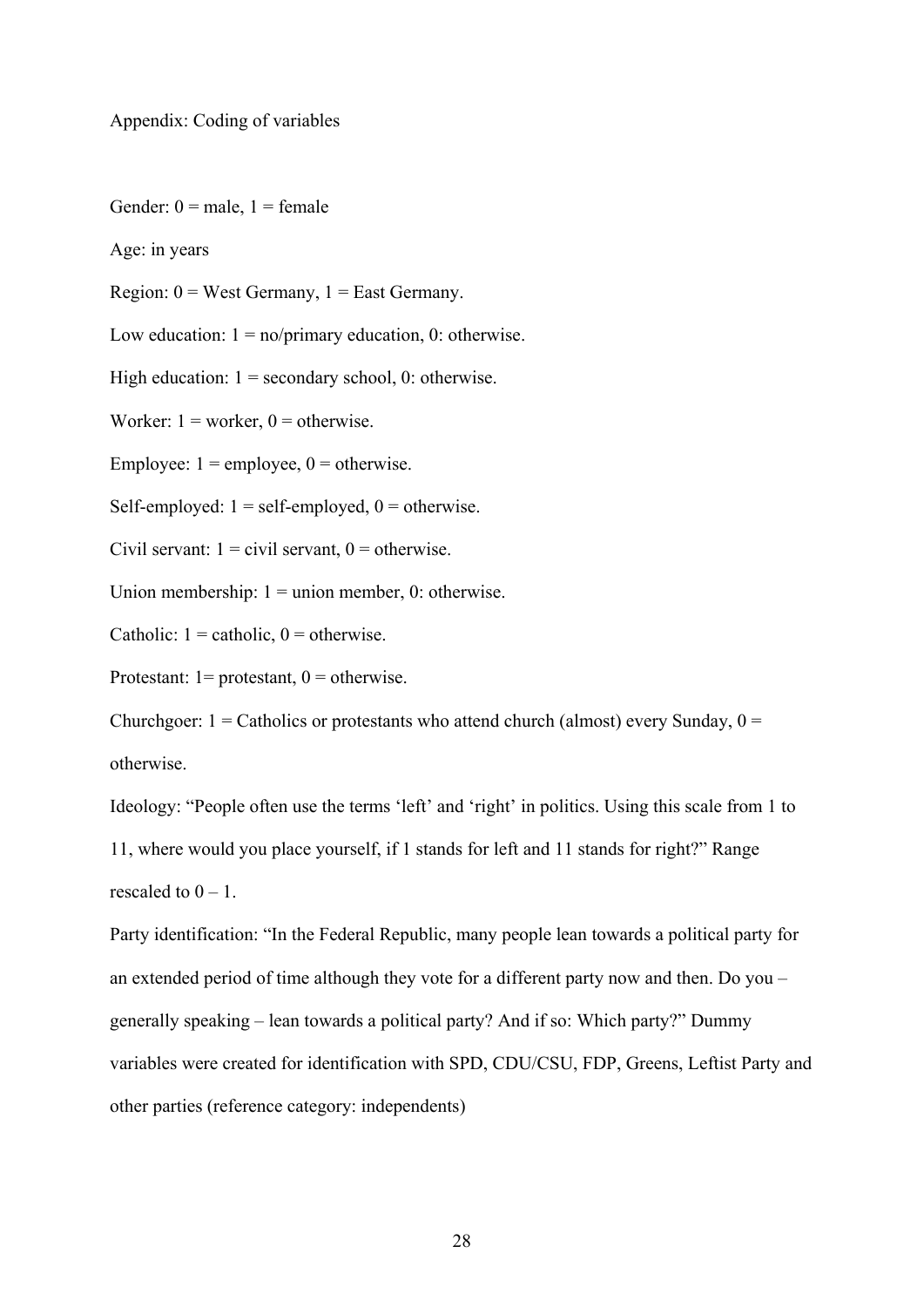Candidate evaluations: "Generally speaking, what is your opinion about the candidates? Please use this scale from  $-5$  to  $+5$ .  $-5$  means that you have a very poor opinion about a party,  $+5$  means that you have a very good opinion about a party." Range rescaled to  $0 - 1$ . Personal economic conditions: "Over the last one or two years have your personal economic circumstances gotten much better, somewhat better, not changed, somewhat worse or much worse?" rescaled to  $0$  (= much worse) – 1 (= much better).

National economic conditions: "Over the last one or two years have the national economic conditions gotten much better, somewhat better, not changed, somewhat worse or much worse?" rescaled to  $0$  (= much worse) – 1 (= much better).

Incumbent performance: "I am entirely dissatisfied with the performance of the red-green federal government." Five-point scale ranging from 0 (strongly agree)  $-1$  (strongly disagree). Party competence: Concerning three policy domains, respondents were asked for the most competent party (unemployment, making society more family-friendly, education) and for the importance of the respective issues. Then, I calculated a summary score for each party by summing up the number of issues a party was named as weighted by importance weights. The metric variable is coded  $0$  (= party was not named) – 1 (= respondent perceived the issues as equally important and named three times the respective party).

Welfare state:  $0 =$  strongly in favour of cutbacks in welfare expenditures;  $1 =$  strongly in favour of increase of welfare expenditures (eleven-point scale).

Turkey:  $0$  = never become a member state of the EU,  $1$  = as soon as possible member state. Interest in politics:  $0 = not$  at all, 1: very interested (five-point scale).

Political knowledge: "Do you happen to which party holds the majority in the Bundesrat:

SPD-led states, CDU/CSU-led states, or has no party a majority in the Bundesrat?"  $0 =$  wrong answer, don't know,  $1 =$  correct answer.

Political sophistication = (interest in politics + political knowledge)/2.

Rightist views:  $0 = 0$  to 7 on a 0-10 left-right scale,  $1 = 8$  through 10 on a 0-10 left-right scale.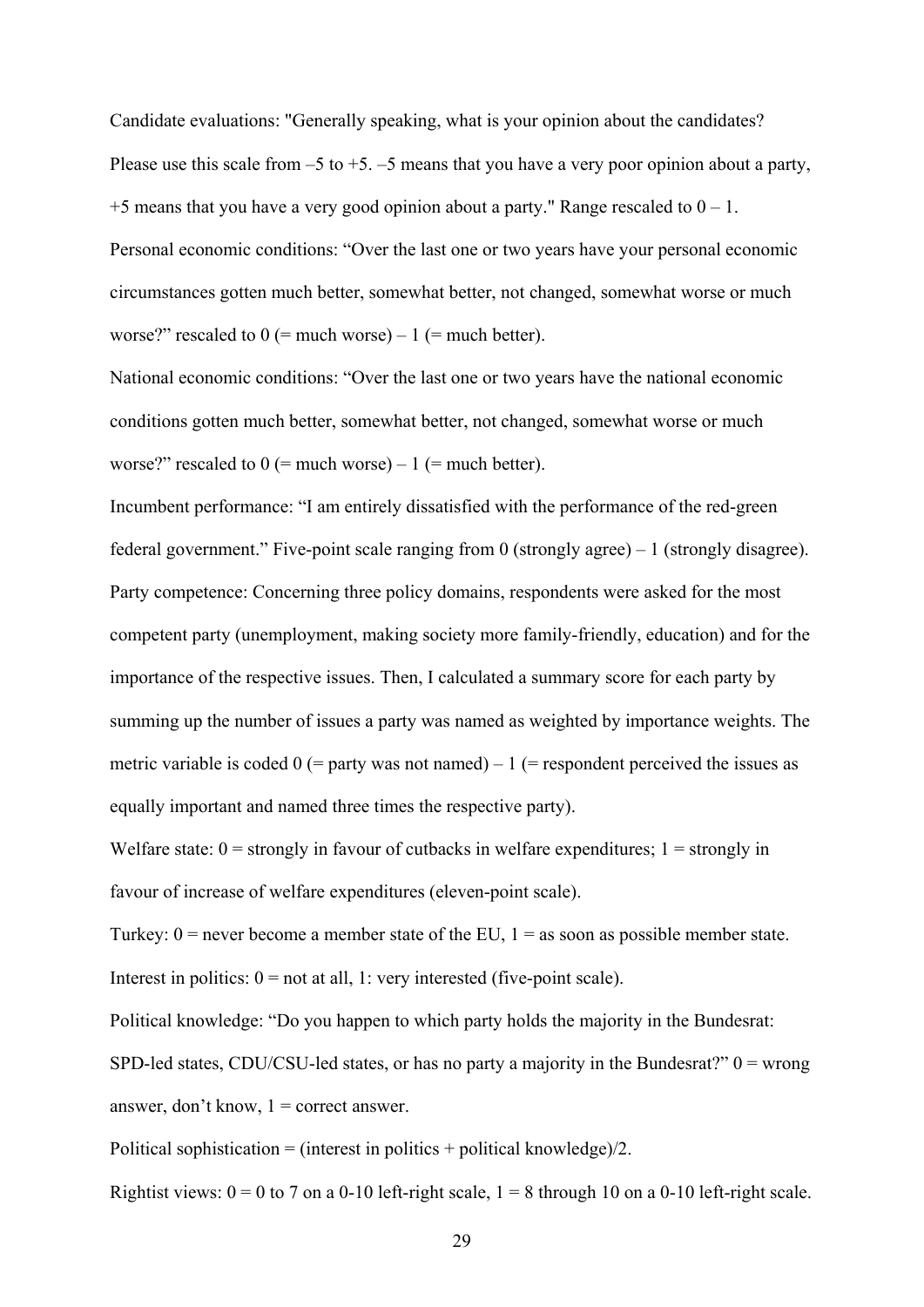| membership, ideology, and party identification (ordered logit model) | Attitudes toward Turkey's entry into the EU |
|----------------------------------------------------------------------|---------------------------------------------|
|                                                                      | $-57**$                                     |
| Worker                                                               |                                             |
|                                                                      | (.21)                                       |
| Employee                                                             | .04                                         |
|                                                                      | (.12)                                       |
| Civil servant                                                        | .02                                         |
|                                                                      | (.17)                                       |
| Self-employed                                                        | .05                                         |
|                                                                      | (.16)                                       |
| Unemployed                                                           | $-.58*$                                     |
|                                                                      | (.23)                                       |
| Union member                                                         | .10                                         |
|                                                                      | (.14)                                       |
| Catholic                                                             | $-.02$                                      |
|                                                                      | (.13)                                       |
|                                                                      | .06                                         |
| Protestant                                                           |                                             |
|                                                                      | (.13)                                       |
| Churchgoer                                                           | .06                                         |
|                                                                      | (.18)                                       |
| Political ideology                                                   | $-93***$                                    |
|                                                                      | (.24)                                       |
| Party identification                                                 |                                             |
| - SPD                                                                | $.41**$                                     |
|                                                                      | (.15)                                       |
| - CDU/CSU                                                            | $-.36*$                                     |
|                                                                      | (.14)                                       |
| - Greens                                                             | $1.08***$                                   |
|                                                                      |                                             |
|                                                                      | (.18)                                       |
| - ${\rm FDP}$                                                        | $-42$                                       |
|                                                                      | (.25)                                       |
| - Leftist Party                                                      | .19                                         |
|                                                                      | (.31)                                       |
| - other party                                                        | $-1.49**$                                   |
|                                                                      | (.50)                                       |
| Cut - Point 1                                                        | $-1.32$                                     |
|                                                                      | (.21)                                       |
| Cut - Point 2                                                        | $-1.07$                                     |
|                                                                      | (.21)                                       |
| Cut - Point 3                                                        | $-.51$                                      |
|                                                                      |                                             |
| Cut-Point 4                                                          | (.20)                                       |
|                                                                      | $-.12$                                      |
|                                                                      | (.20)                                       |
| Cut - Point 5                                                        | .47                                         |
|                                                                      | (.20)                                       |
| Cut - Point 6                                                        | 1.11                                        |
|                                                                      | (.21)                                       |
| Cut - Point 7                                                        | 1.58                                        |
|                                                                      | (.21)                                       |
| Cut - Point 8                                                        | 2.17                                        |
|                                                                      | (.22)                                       |
| Cut - Point 9                                                        | 2.58                                        |
|                                                                      |                                             |
|                                                                      | (.23)                                       |
| Cut - Point 10                                                       | 3.00                                        |
|                                                                      | (.24)                                       |
| $-2$ LL                                                              | 4398.9                                      |
| $\Delta \chi^2$                                                      | 126.4                                       |
| Adj. Pseudo $\mathbb{R}^2$                                           | .02                                         |
| N                                                                    | 2089                                        |

Table 1: Explaining attitudes toward Turkey's entry into the European Union by group membership, ideology, and party identification (ordered logit model)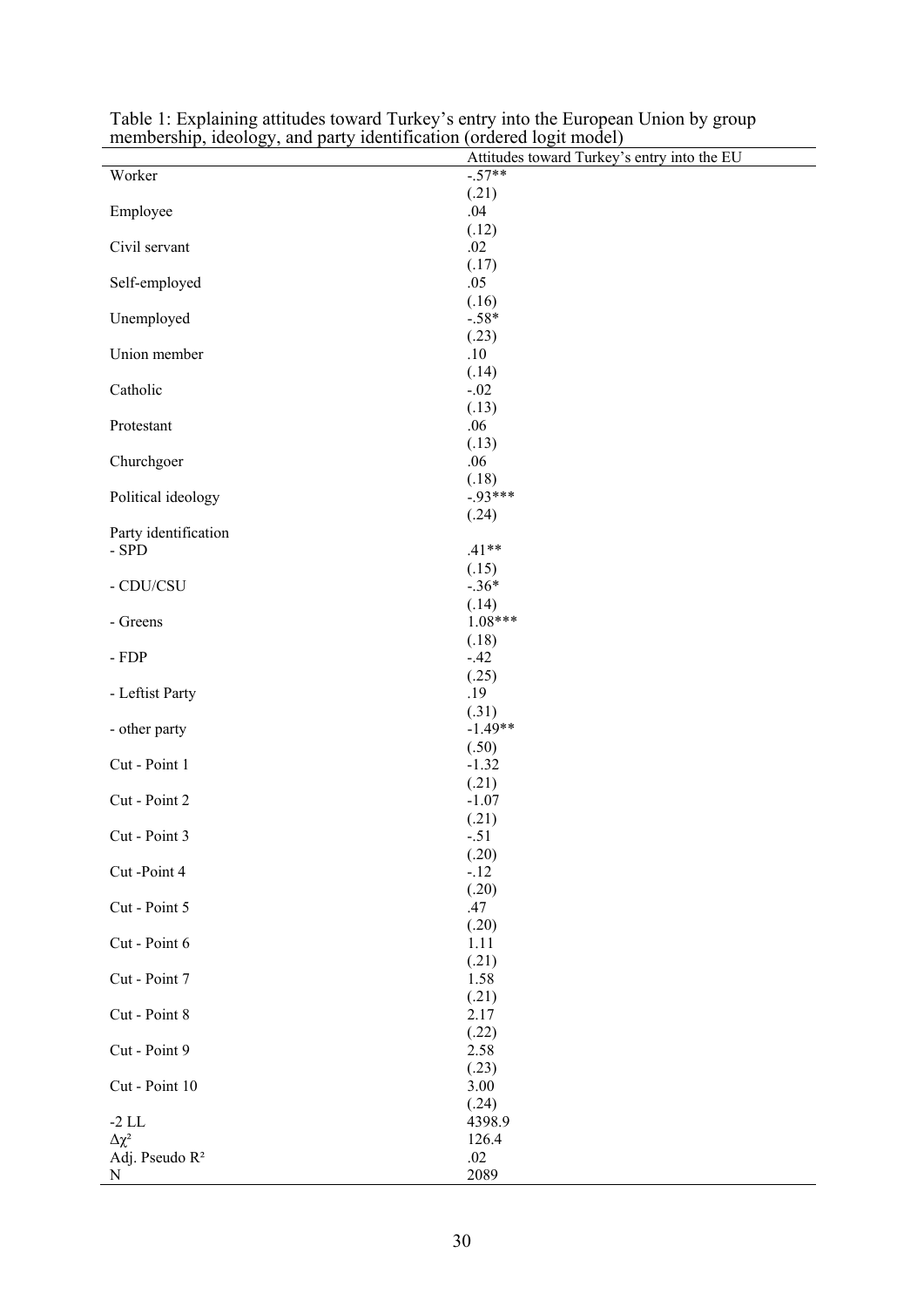Entries are unstandardized coefficients. Numbers in parentheses are robust standard errors. \*  $p < 0.05$ , \*\* p < 0.01, \*\*\*  $p < 0.001$ .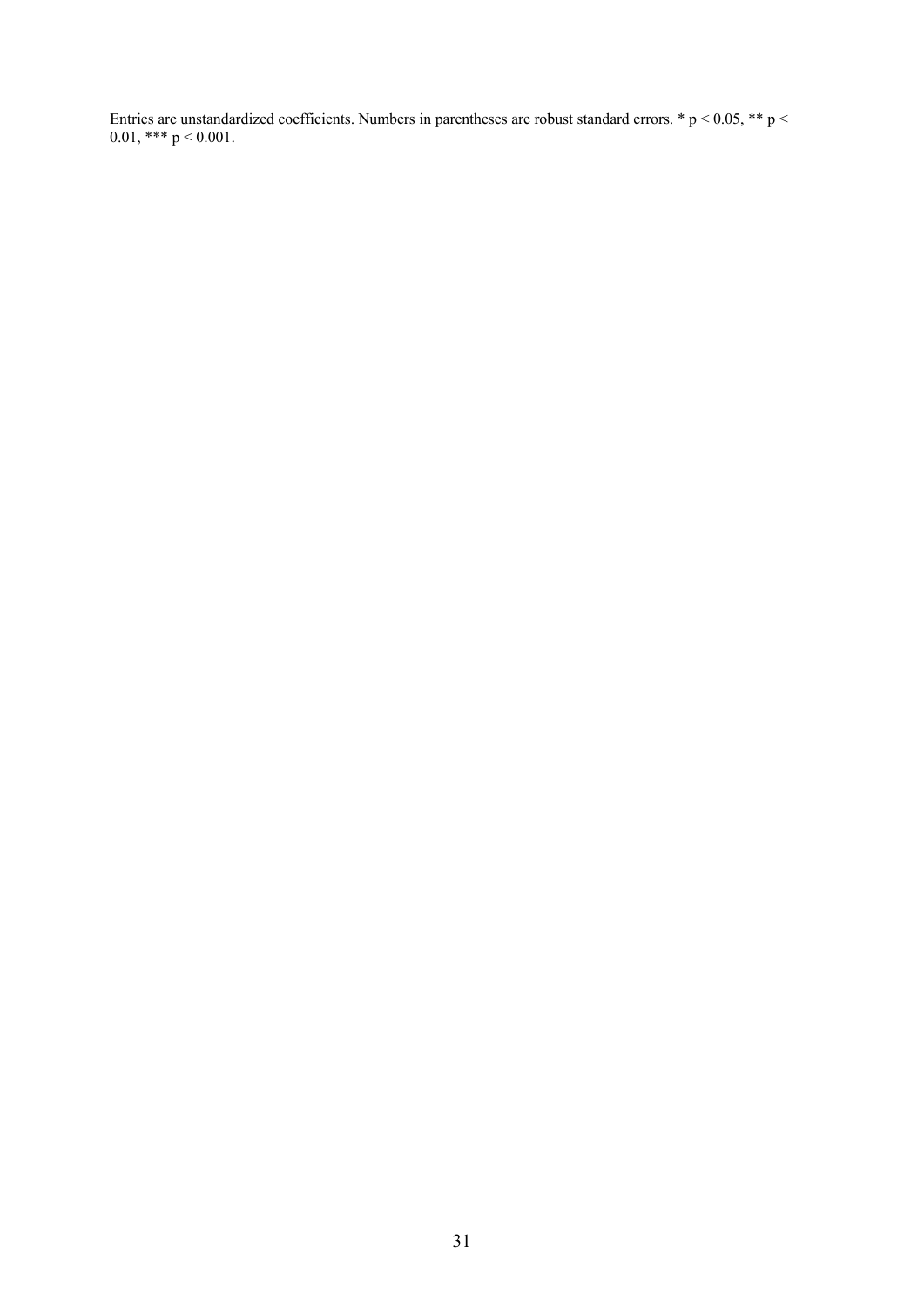| 10.510010H           |            |            |            |               |                       |
|----------------------|------------|------------|------------|---------------|-----------------------|
| Vote (ref.: SPD)     | CDU/CSU    | Greens     | <b>FDP</b> | Leftist Party | Right-wing<br>parties |
| Gender (ref.:        | $-78*$     | $-.38$     | $-.60$     | $-.18$        | $-91*$                |
| male)                | (.34)      | (.33)      | (.42)      | (.34)         | (.42)                 |
|                      | $-.01$     | $-.02$     | .01        | .02           | $-.01$                |
| Age                  |            |            |            |               |                       |
|                      | (.01)      | (.01)      | (.01)      | (.01)         | (.02)                 |
| Region (ref.:        | $-22$      | .25        | $-.05$     | .41           | $-26$                 |
| West)                | (.37)      | (.39)      | (.41)      | (.37)         | (.58)                 |
| Education            |            |            |            |               |                       |
| $-$ low              | .00        | .25        | $-.94$     | .39           | .17                   |
|                      | (.41)      | (.57)      | (.55)      | (.41)         | (.52)                 |
|                      | .28        | .50        | .60        | .09           | $-.59$                |
| - high               |            |            |            |               |                       |
|                      | (.38)      | (.40)      | (.41)      | (.39)         | (.59)                 |
| Worker               | $-.18$     | $-.43$     | .71        | $-.37$        | .92                   |
|                      | (.71)      | (.51)      | (.78)      | (.54)         | (.79)                 |
| Employee             | .64        | $-.28$     | .39        | $-.78$        | $1.51**$              |
|                      | (.37)      | (.40)      | (.46)      | (.47)         | (.54)                 |
| Civil servant        | $2.16*$    | $1.26*$    | 1.01       | 1.83*         | $3.47**$              |
|                      | (.85)      | (.62)      | (.84)      | (.78)         | (1.34)                |
|                      |            |            |            |               |                       |
| Self-employed        | $2.64***$  | .94        | 2.38***    | $.80\,$       | $2.21*$               |
|                      | (.55)      | (.69)      | (.59)      | (.63)         | (.88)                 |
| Unemployed           | $-49$      | 1.34       | $-1.08$    | $1.51**$      | .28                   |
|                      | (.66)      | (.72)      | (1.72)     | (.56)         | (1.06)                |
| Union member         | $-.47$     | $-.36$     | $-.37$     | $-.07$        | $-40$                 |
|                      | (.56)      | (.40)      | (.62)      | (.42)         | (.68)                 |
| Catholic             | $-.94*$    | $-.59$     | $-.67$     | $-.86$        | $-.50$                |
|                      | (.46)      | (.53)      | (.52)      | (.51)         | (.62)                 |
|                      |            |            |            |               |                       |
| Protestant           | $-.22$     | .48        | $-47$      | $-.54$        | .50                   |
|                      | (.37)      | (.39)      | (.44)      | (.36)         | (.48)                 |
| Churchgoer           | $1.65*$    | 1.99**     | 1.08       | .35           | $2.78*$               |
|                      | (.70)      | (.57)      | (.83)      | (.75)         | (1.10)                |
| Ideology             | 1.89*      | $-.79$     | .50        | $-1.46*$      | $1.72*$               |
|                      | (.73)      | (.90)      | (.91)      | (.63)         | (.70)                 |
| Party identification |            |            |            |               |                       |
| $-$ SPD              | $-3.08***$ | $-1.80***$ | $-2.29***$ | $-1.48***$    | $-2.82***$            |
|                      | (.49)      | (.41)      | (.58)      | (.36)         | (.68)                 |
| - CDU/CSU            | $2.66***$  |            |            |               |                       |
|                      |            | $-1.07$    | .89        | $-.09$        | .09                   |
|                      | (.47)      | (.80)      | (.55)      | (.70)         | (.80)                 |
| - Greens             | $-.88$     | 3.20***    | $-1.08$    | $-23$         | $-1.95$               |
|                      | (.76)      | (.45)      | (1.22)     | (.73)         | (1.28)                |
| Candidate            |            |            |            |               |                       |
| evaluations          |            |            |            |               |                       |
| - Schröder           | $-6.18***$ | $-2.99**$  | $-7.39***$ | $-5.50***$    | $-6.44***$            |
|                      | (1.11)     | (.99)      | (1.17)     | (.97)         | (1.13)                |
| - Merkel             | $6.47***$  | $-.02$     | 3.95***    | .34           | $1.93*$               |
|                      |            |            |            |               |                       |
|                      | (.96)      | (.71)      | (.96)      | (.78)         | (.94)                 |
| - Fischer            | $-.44$     | $3.50***$  | $-.65$     | $-.42$        | .84                   |
|                      | (.69)      | (.87)      | (.80)      | (.64)         | (1.00)                |
| - Westerwelle        | 1.27       | .22        | 5.78***    | $-1.62*$      | .01                   |
|                      | (.74)      | (.69)      | (.95)      | (.81)         | (.97)                 |
| - Lafontaine         | $-0.24$    | $-.28$     | $-1.16$    | 5.90***       | .78                   |
|                      | (.65)      | (.63)      | (.70)      | (.72)         | (.86)                 |
| Ind. economic        | $-.58$     | .57        | .34        | $-.99$        | .27                   |
| conditions           | (.66)      | (.75)      | (.75)      | (.77)         | (.83)                 |
|                      | 1.39       | $-1.34$    | .85        | 1.45          | $-.07$                |
| Nat. economic        |            |            |            |               |                       |
| conditions           | (.78)      | (.77)      | (.94)      | (.84)         | (1.11)                |
| Incumbent            | .86        | $2.02**$   | 1.49       | 2.29**        | 4.03***               |
| performance          | (.89)      | (.78)      | (1.03)     | (.77)         | (1.09)                |
| <b>SPD</b>           | $-1.68*$   | .35        | $-1.68*$   | $-1.27$       | $-2.99**$             |

Table 2: Explaining vote choice in the 2005 German federal election (multinomial logistic regression)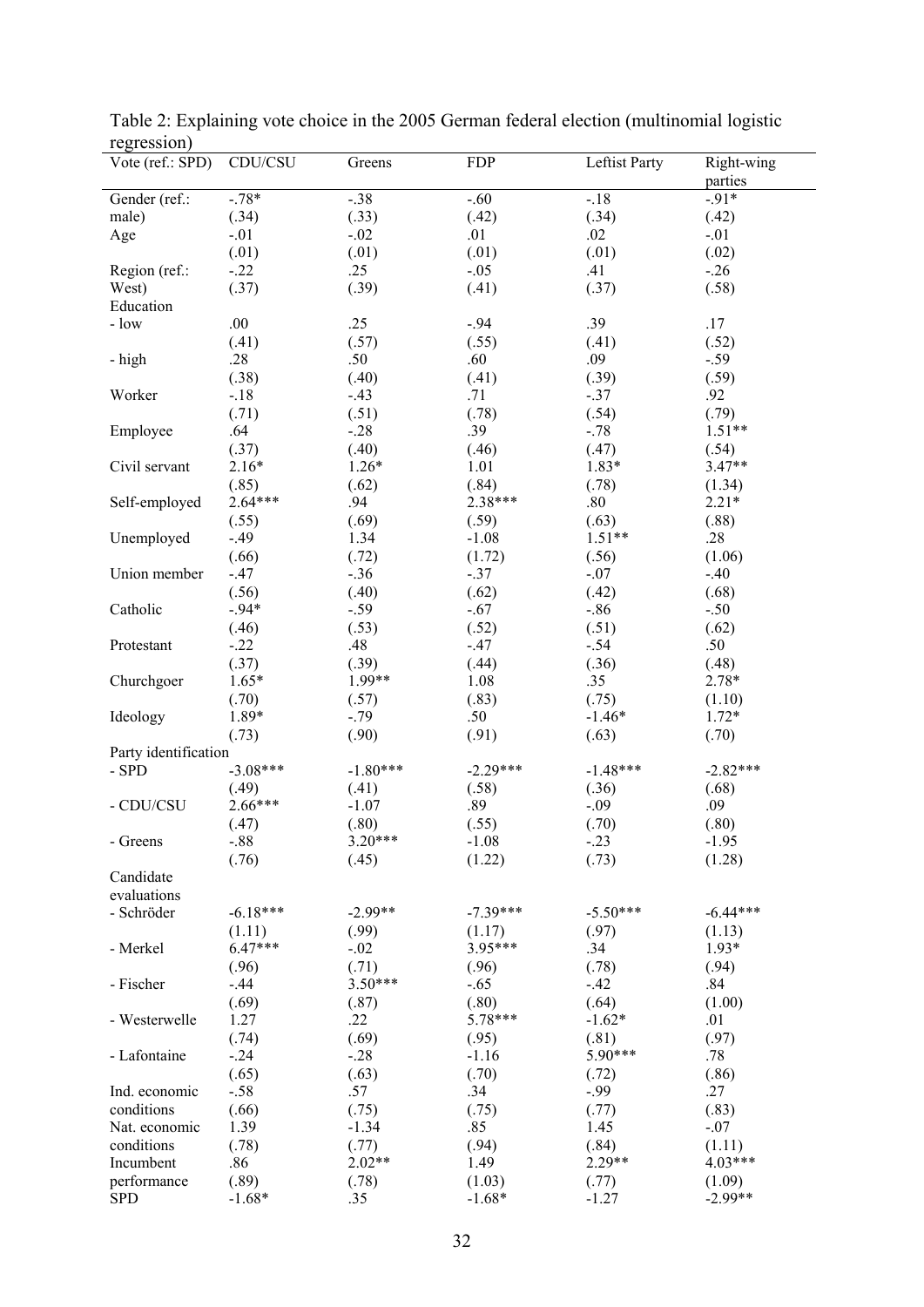| competence                 | (.68)     | (.61)     | (.81)     | (.67)     | (.92)      |
|----------------------------|-----------|-----------|-----------|-----------|------------|
| CDU/CSU                    | $3.73***$ | 2.91***   | 1.97**    | 1.32      | $-1.36$    |
| competence                 | (.62)     | (.74)     | (.71)     | (.79)     | (.99)      |
| Greens                     | .49       | $4.66***$ | $-1.90$   | .93       | $-2.43$    |
| competence                 | (1.24)    | (1.33)    | (1.65)    | (1.47)    | (1.64)     |
| <b>FDP</b>                 | 1.43      | $-1.02$   | $4.14***$ | $-.20$    | $-.94$     |
| competence                 | (1.07)    | (2.44)    | (.99)     | (1.95)    | (2.53)     |
| Leftist Party              | $-1.90$   | $-1.51$   | .73       | $3.67***$ | $-.18$     |
| competence                 | (2.34)    | (1.66)    | (1.26)    | (.92)     | (1.26)     |
| Welfare state              | $-.71$    | .43       | $-1.52*$  | $.80\,$   | $-.62$     |
|                            | (.59)     | (.77)     | (.66)     | (.66)     | (.84)      |
| Turkey's entry             | $-1.64**$ | $1.40**$  | $-1.88**$ | -.49      | $-4.44***$ |
|                            | (.55)     | (.53)     | (.70)     | (.51)     | (1.25)     |
| Constant                   | $-90$     | $-4.50**$ | $-1.55$   | $-1.56$   | $-.01$     |
|                            | (1.46)    | (1.49)    | (1.46)    | (1.36)    | (1.53)     |
| $-2$ LL                    | 2809.5    |           |           |           |            |
| $\Delta \chi^2$            | 2022.8    |           |           |           |            |
| Adj. Pseudo-R <sup>2</sup> | .66       |           |           |           |            |
| N                          | 2089      |           |           |           |            |

Entries are unstandardized logit coefficients. Numbers in parentheses are robust standard errors.  $* p < 0.05$ ,  $** p$  $<$  0.01, \*\*\* p  $<$  0.001. Hausman test of IIA supports H<sub>0</sub>.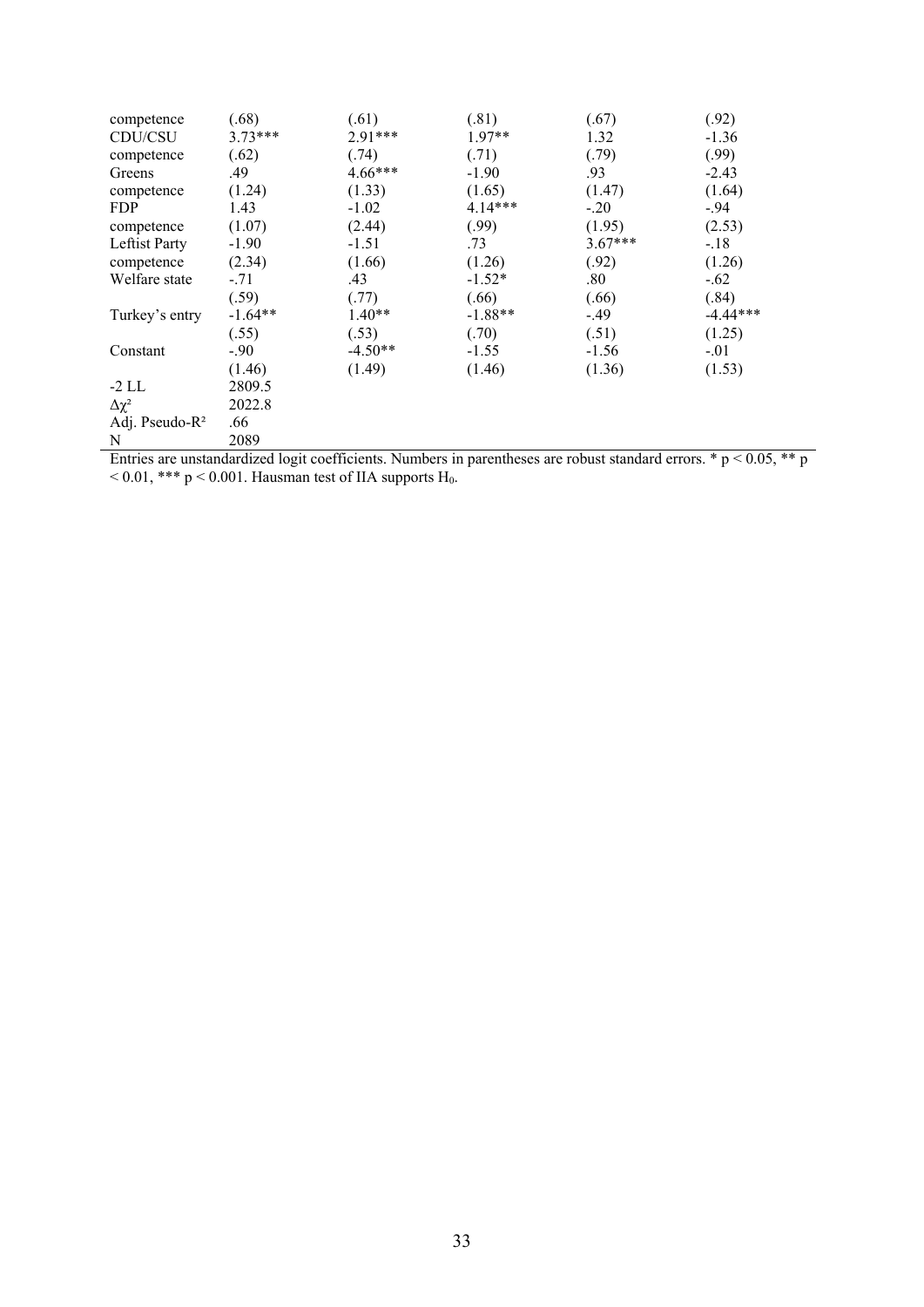| Reference:                       | CDU/CSU  | Greens  | <b>FDP</b> | Leftist Party | Right-wing | $\chi^2$ (interaction) |
|----------------------------------|----------|---------|------------|---------------|------------|------------------------|
| <b>SPD</b>                       |          |         |            |               | parties    |                        |
| Turkey's entry                   | $-.16$   | $-.52$  | $-13$      | .27           | $-0.29$    |                        |
|                                  | (1.35)   | (1.62)  | (1.78)     | (1.56)        | (2.59)     |                        |
| Turkey $\times$                  | $-1.52$  | 3.05    | $-1.16$    | .63           | $-1.92$    | 4.58                   |
| sophistication                   | (1.73)   | (2.01)  | (2.14)     | (2.01)        | (3.33)     |                        |
| Turkey $\times$ low              | $-2.47*$ | $-.09$  | $-6.97**$  | $-2.20*$      | $-7.92**$  | 19.66**                |
| education                        | (1.15)   | (1.37)  | (2.47)     | (1.11)        | (2.50)     |                        |
| Turkey $\times$                  | $-1.66$  | $-.36$  | $-2.04$    | $-.83$        | 3.13       | 3.34                   |
| worker/unemp.                    | (1.75)   | (1.27)  | (2.56)     | (1.07)        | (2.78)     |                        |
| Turkey $\times$                  | $-3.27$  | .73     | $-2.83$    | $-2.57$       | -4.64      | 3.57                   |
| churchgoer                       | (2.36)   | (1.83)  | (2.90)     | (2.12)        | (3.22)     |                        |
| Turkey $\times$                  | 2.56     | $-3.90$ | 3.16       | $-1.29$       | $-8.60$    | 9.17                   |
| extreme right                    | (1.44)   | (2.66)  | (1.72)     | (1.85)        | (7.14)     |                        |
| $-2$ LL                          | 2809.5   |         |            |               |            |                        |
| $\Delta \chi^2$                  | 2047.6   |         |            |               |            |                        |
| Adj. Pseudo-                     | .66      |         |            |               |            |                        |
| $R^2$                            |          |         |            |               |            |                        |
| N                                | 2089     |         |            |               |            |                        |
|                                  |          |         |            |               |            |                        |
| Turkey $+$                       | $-2.62$  | $-.61$  | $-7.11*$   | $-1.93$       | $-8.21**$  |                        |
| Turkey $\times$ low<br>education | (1.41)   | (1.58)  | (2.76)     | (1.74)        | (3.14)     |                        |

Table 3: Effects of mediating variables on the impact of attitudes toward Turkey's entry into EU on vote choice in the 2005 German federal election (multinomial logistic regression)

 $N = 2089$ . Entries are unstandardized logit coefficients. Numbers in parentheses are robust standard errors.  $* p <$ 0.05, \*\*  $p < 0.01$ , \*\*\*  $p < 0.001$ .

The coefficients for the control variables (reported in Table 2) and the linear terms of the moderating variables are not reported for the sake of clarity and brevity.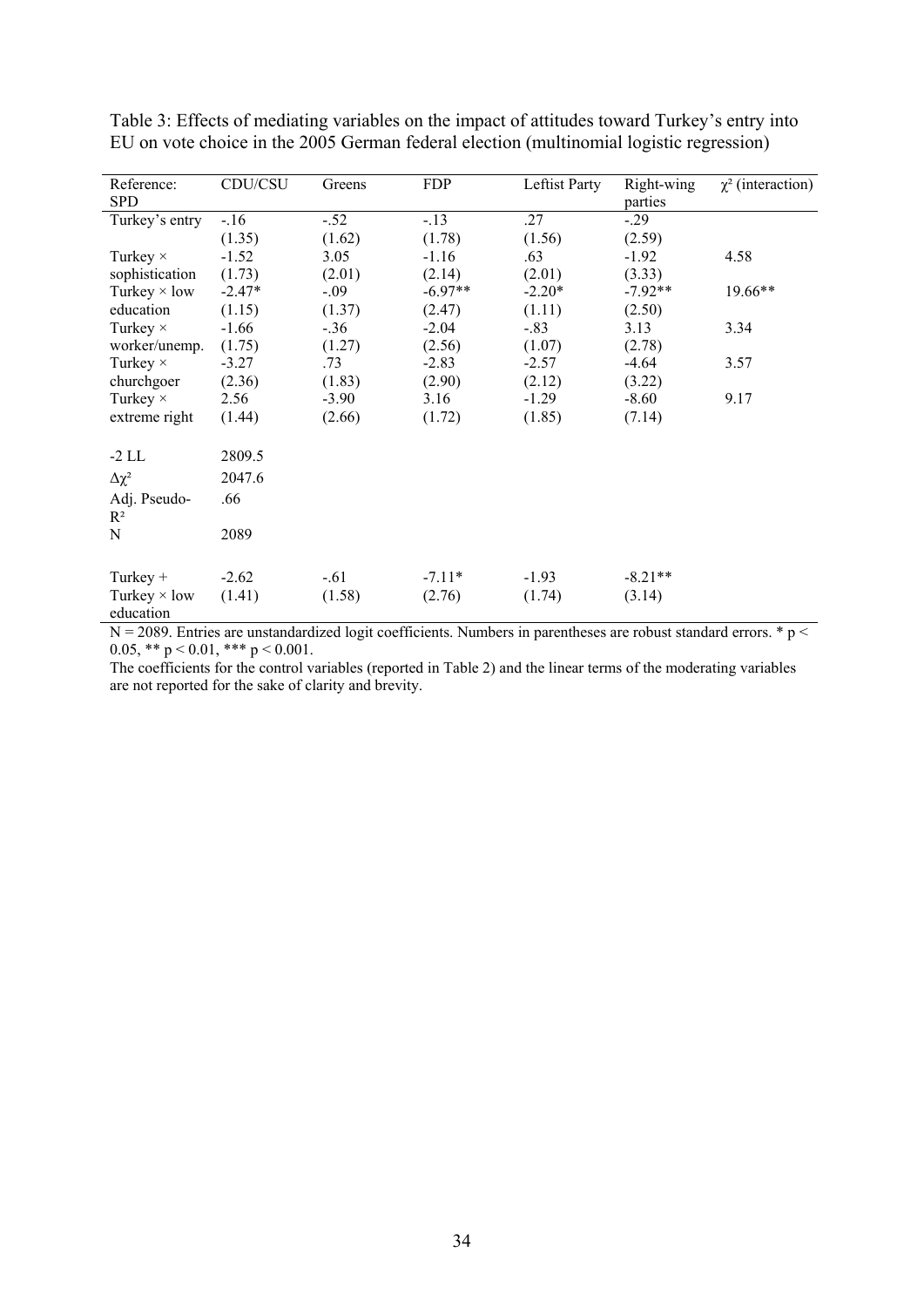Figure 1: Predicted probabilities (in percent) of voting for SPD, CDU/CSU, Greens, FDP, Leftist Party or rightwing parties, depending attitudes toward Turkey's entry into EU among independents



Note: All other variables included in the model (see table 2) are set to their mean, median and mode, respectively.